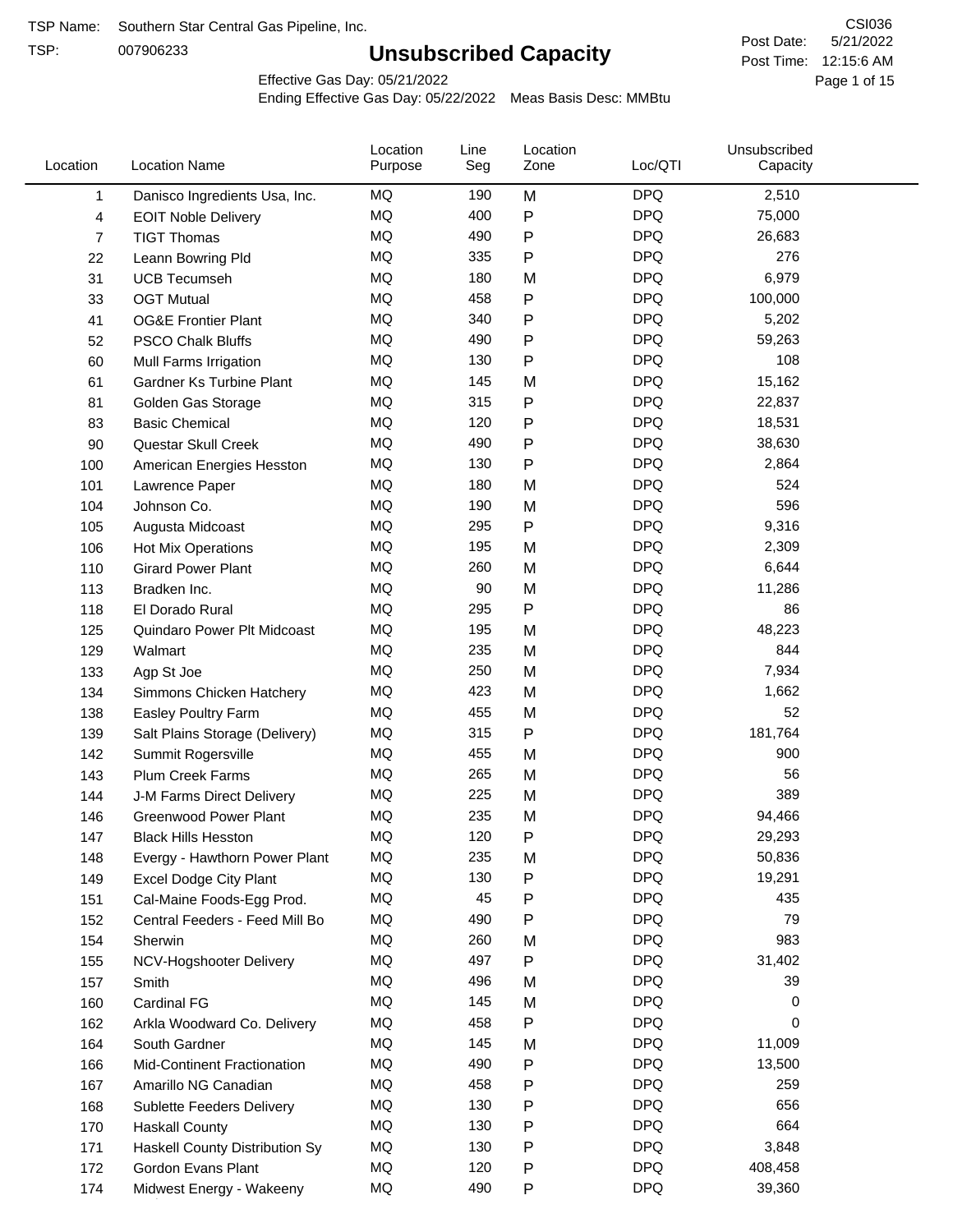TSP:

# **Unsubscribed Capacity**

5/21/2022 Page 2 of 15 Post Time: 12:15:6 AM CSI036 Post Date:

Effective Gas Day: 05/21/2022

| Location | <b>Location Name</b>                  | Location<br>Purpose | Line<br>Seg | Location<br>Zone | Loc/QTI    | Unsubscribed<br>Capacity |  |
|----------|---------------------------------------|---------------------|-------------|------------------|------------|--------------------------|--|
| 175      | <b>Industrial Park</b>                | <b>MQ</b>           | 455         | M                | <b>DPQ</b> | 18,613                   |  |
| 176      | Uc Flint Oaks Hunt Club               | MQ                  | 498         | M                | <b>DPQ</b> | 3                        |  |
| 178      | ONG-Enid                              | <b>MQ</b>           | 405         | P                | <b>DPQ</b> | 6,050                    |  |
| 179      | <b>ONG-SW Oklahoma City</b>           | <b>MQ</b>           | 340         | P                | <b>DPQ</b> | 33,833                   |  |
| 180      | <b>Superior Carney</b>                | <b>MQ</b>           | 390         | P                | <b>DPQ</b> | 12,290                   |  |
| 181      | DCP NW Booster                        | <b>MQ</b>           | 390         | P                | <b>DPQ</b> | 3,761                    |  |
| 183      | <b>DCP West Edmond</b>                | MQ                  | 400         | P                | <b>DPQ</b> | 2,865                    |  |
| 184      | <b>Constellation NewEnergy -</b>      | MQ                  | 493         | M                | <b>DPQ</b> | 1,847                    |  |
| 185      | <b>Constellation NewEnergy -</b>      | MQ                  | 333         | P                | <b>DPQ</b> | 3,502                    |  |
| 186      | Dennis Langley                        | MQ                  | 190         | M                | <b>DPQ</b> | 239                      |  |
| 189      | Dogwood Energy Power Plant            | <b>MQ</b>           | 235         | M                | <b>DPQ</b> | 118,246                  |  |
| 193      | <b>KGS Cessna Delivery</b>            | <b>MQ</b>           | 120         | P                | <b>DPQ</b> | 5,410                    |  |
| 195      | <b>Black Hills Lyons</b>              | MQ                  | 45          | P                | <b>DPQ</b> | 4,300                    |  |
| 197      | High Plains Ranch, LLC                | <b>MQ</b>           | 130         | P                | <b>DPQ</b> | 1,180                    |  |
| 198      | <b>West Drumright</b>                 | MQ                  | 390         | P                | <b>DPQ</b> | 3,216                    |  |
| 202      | Evergy - West Gardner                 | <b>MQ</b>           | 145         | M                | <b>DPQ</b> | 96,401                   |  |
| 203      | <b>Black Hills- Southern Terminal</b> | <b>MQ</b>           | 333         | Ρ                | <b>DPQ</b> | 65                       |  |
| 204      | Welch                                 | <b>MQ</b>           | 225         | M                | <b>DPQ</b> | 290                      |  |
| 206      | Arma-Girard-Pittsburg                 | <b>MQ</b>           | 260         | M                | <b>DPQ</b> | 29,402                   |  |
| 207      | Cher-Scam-W. Min-Carona-              | <b>MQ</b>           | 260         | M                | <b>DPQ</b> | 546                      |  |
| 208      | <b>KGST Alden Interconnect</b>        | MQ                  | 490         | P                | <b>DPQ</b> | 25,000                   |  |
| 501      | Arkansas City                         | MQ                  | 333         | M                | <b>DPQ</b> | 16,895                   |  |
| 510      | Clearwater                            | <b>MQ</b>           | 120         | P                | <b>DPQ</b> | 492                      |  |
| 512      | <b>Conway Springs</b>                 | <b>MQ</b>           | 120         | P                | <b>DPQ</b> | 1,499                    |  |
| 525      | Harper                                | <b>MQ</b>           | 120         | P                | <b>DPQ</b> | 7,336                    |  |
| 530      | Kiowa                                 | <b>MQ</b>           | 315         | P                | <b>DPQ</b> | 1,217                    |  |
| 540      | Oxford                                | <b>MQ</b>           | 333         | Ρ                | <b>DPQ</b> | 6,335                    |  |
| 590      | Wellington                            | <b>MQ</b>           | 333         | P                | <b>DPQ</b> | 14,713                   |  |
| 610      | <b>Ks Prd Domestics</b>               | MQ                  | 120         | P                | <b>DPQ</b> | 82                       |  |
| 620      | Ok Prd Domestics                      | MQ                  | 400         | P                | <b>DPQ</b> | 45                       |  |
| 710      | <b>Ks Mkt Domestics</b>               | <b>MQ</b>           | 90          | M                | <b>DPQ</b> | 961                      |  |
| 720      | Ok Mkt Domestics                      | <b>MQ</b>           | 225         | M                | <b>DPQ</b> | 44                       |  |
| 730      | Mo Mkt Domestics                      | MQ                  | 455         | M                | <b>DPQ</b> | 8                        |  |
| 904      | Arnett                                | MQ                  | 458         | Ρ                | <b>DPQ</b> | 1,069                    |  |
| 912      | Capron                                | MQ                  | 315         | P                | <b>DPQ</b> | 110                      |  |
| 1103     | Olathe, KS                            | MQ                  | 190         | M                | <b>DPQ</b> | 92                       |  |
| 2008     | Barnsdall                             | MQ                  | 357         | P                | <b>DPQ</b> | 839                      |  |
| 2009     | Bartlesville & Dewey                  | MQ                  | 357         | Ρ                | <b>DPQ</b> | 47,112                   |  |
| 2016     | Delaware                              | $\sf{MQ}$           | 497         | Ρ                | <b>DPQ</b> | 224                      |  |
| 2056     | Nowata                                | $\sf{MQ}$           | 497         | P                | <b>DPQ</b> | 7,113                    |  |
| 2064     | Pawhuska                              | MQ                  | 334         | Ρ                | <b>DPQ</b> | 7,755                    |  |
| 2101     | Vinita                                | MQ                  | 225         | M                | <b>DPQ</b> | 7,655                    |  |
| 3504     | Alden                                 | MQ                  | 490         | P                | <b>DPQ</b> | 185                      |  |
| 3508     | Barnard                               | MQ                  | 265         | M                | <b>DPQ</b> | 157                      |  |
| 3512     | Chase                                 | MQ                  | 45          | Ρ                | <b>DPQ</b> | 340                      |  |
| 3520     | Ellsworth                             | MQ                  | 265         | M                | <b>DPQ</b> | 1,692                    |  |
| 3524     | Frederick                             | $\sf{MQ}$           | 265         | M                | <b>DPQ</b> | 60                       |  |
| 3528     | Geneseo                               | $\sf{MQ}$           | 265         | M                | <b>DPQ</b> | 712                      |  |
| 3544     | Kanopolis                             | MQ                  | 265         | M                | <b>DPQ</b> | 457                      |  |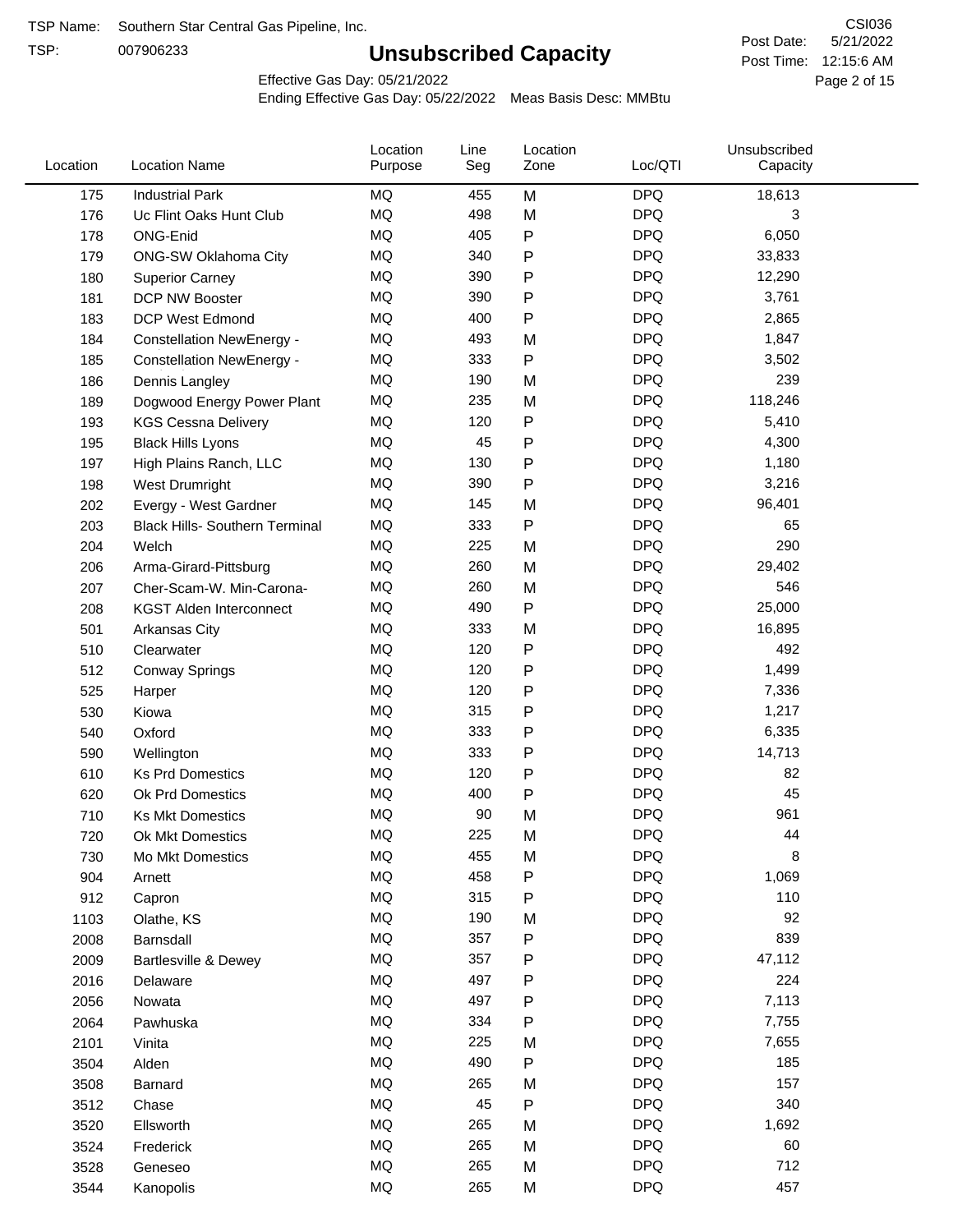TSP:

# **Unsubscribed Capacity**

5/21/2022 Page 3 of 15 Post Time: 12:15:6 AM CSI036 Post Date:

Unsubscribed

Effective Gas Day: 05/21/2022

Location

Ending Effective Gas Day: 05/22/2022 Meas Basis Desc: MMBtu

Line

Location

| Location | <b>Location Name</b>        | Purpose   | Seg | Zone         | Loc/QTI    | Capacity |  |
|----------|-----------------------------|-----------|-----|--------------|------------|----------|--|
| 3548     | Lincoln                     | MQ        | 265 | M            | <b>DPQ</b> | 4,528    |  |
| 3551     | Lucas                       | $\sf{MQ}$ | 265 | M            | <b>DPQ</b> | 711      |  |
| 3553     | Luray                       | MQ        | 265 | M            | <b>DPQ</b> | 77       |  |
| 3555     | Minneapolis                 | MQ        | 265 | M            | <b>DPQ</b> | 1,424    |  |
| 3572     | Raymond                     | <b>MQ</b> | 490 | $\sf P$      | <b>DPQ</b> | 75       |  |
| 3576     | Sylvan Grove                | MQ        | 265 | M            | <b>DPQ</b> | 134      |  |
| 3588     | Vesper                      | MQ        | 265 | M            | <b>DPQ</b> | 42       |  |
| 3608     | <b>Beloit</b>               | MQ        | 265 | M            | <b>DPQ</b> | 12,605   |  |
| 3610     | <b>Burr Oak</b>             | MQ        | 265 | M            | <b>DPQ</b> | 168      |  |
| 3612     | Cawker City                 | $\sf{MQ}$ | 265 | M            | <b>DPQ</b> | 625      |  |
| 3616     | Downs                       | MQ        | 265 | M            | <b>DPQ</b> | 382      |  |
| 3620     | Esbon                       | MQ        | 265 | M            | <b>DPQ</b> | 63       |  |
| 3624     | Formosa                     | MQ        | 265 | M            | <b>DPQ</b> | 120      |  |
| 3628     | Glen Elder                  | <b>MQ</b> | 265 | M            | <b>DPQ</b> | 125      |  |
| 3640     | Jewell                      | MQ        | 265 | M            | <b>DPQ</b> | 66       |  |
| 3648     | Lebanon                     | MQ        | 265 | M            | <b>DPQ</b> | 178      |  |
| 3652     | Mankato                     | MQ        | 265 | M            | <b>DPQ</b> | 1,807    |  |
| 3654     | Montrose                    | MQ        | 265 | M            | <b>DPQ</b> | 192      |  |
| 3660     | Osborne                     | $\sf{MQ}$ | 265 | M            | <b>DPQ</b> | 4,776    |  |
| 3676     | Smith Center                | MQ        | 265 | M            | <b>DPQ</b> | 1,401    |  |
| 4812     | Carthage, Jasper, & Lamar   | MQ        | 450 | M            | <b>DPQ</b> | 5,570    |  |
| 5002     | <b>East Liberty Receipt</b> | M2        | 260 | M            | <b>RPQ</b> | 42,602   |  |
| 6565     | Murray Gil Plant            | MQ        | 120 | $\mathsf{P}$ | <b>DPQ</b> | 166,038  |  |
| 6704     | Atlanta                     | MQ        | 333 | M            | <b>DPQ</b> | 107      |  |
| 6706     | Augusta & Leon              | $\sf{MQ}$ | 295 | P            | <b>DPQ</b> | 46,347   |  |
| 6712     | Benton                      | MQ        | 300 | M            | <b>DPQ</b> | 22       |  |
| 6714     | <b>Burden</b>               | <b>MQ</b> | 333 | M            | <b>DPQ</b> | 137      |  |
| 6716     | Cambridge                   | MQ        | 333 | M            | <b>DPQ</b> | 83       |  |
| 6720     | Dexter                      | MQ        | 333 | M            | <b>DPQ</b> | 128      |  |
| 6722     | Douglas                     | MQ        | 295 | P            | <b>DPQ</b> | 4,069    |  |
| 6724     | El Dorado                   | MQ        | 300 | M            | <b>DPQ</b> | 14,336   |  |
| 6764     | Potwin                      | <b>MQ</b> | 300 | M            | <b>DPQ</b> | 125      |  |
| 6780     | Towanda                     | $\sf{MQ}$ | 300 | M            | <b>DPQ</b> | 6        |  |
| 6828     | Grenola                     | MQ        | 333 | M            | <b>DPQ</b> | 127      |  |
| 6852     | Madison                     | $\sf{MQ}$ | 140 | M            | <b>DPQ</b> | 379      |  |
| 6860     | Olpe                        | MQ        | 140 | M            | <b>DPQ</b> | 129      |  |
| 7158     | <b>OFS Maysville</b>        | M2        | 385 | P            | <b>RPQ</b> | 2,486    |  |
| 9012     | Circleville                 | MQ        | 90  | M            | <b>DPQ</b> | 133      |  |
| 9020     | Everest                     | $\sf{MQ}$ | 90  | M            | <b>DPQ</b> | 167      |  |
| 9024     | Fairview                    | $\sf{MQ}$ | 90  | M            | <b>DPQ</b> | 171      |  |
| 9026     | <b>Falls City</b>           | MQ        | 90  | M            | <b>DPQ</b> | 12,490   |  |
| 9032     | Hamlin                      | MQ        | 90  | M            | <b>DPQ</b> | 50       |  |
| 9034     | Hiawatha                    | MQ        | 90  | M            | <b>DPQ</b> | 2,895    |  |
| 9036     | Holton                      | MQ        | 90  | M            | <b>DPQ</b> | 4,675    |  |
| 9038     | Horton                      | MQ        | 90  | M            | <b>DPQ</b> | 1,821    |  |
| 9040     | Huron                       | MQ        | 90  | M            | <b>DPQ</b> | 30       |  |
| 9042     | Highland & Robinson         | MQ        | 90  | M            | <b>DPQ</b> | 844      |  |
| 9052     | Morrill                     | $\sf{MQ}$ | 90  | M            | <b>DPQ</b> | 228      |  |
| 9054     | Muscotah                    | $\sf{MQ}$ | 90  | M            | <b>DPQ</b> | 612      |  |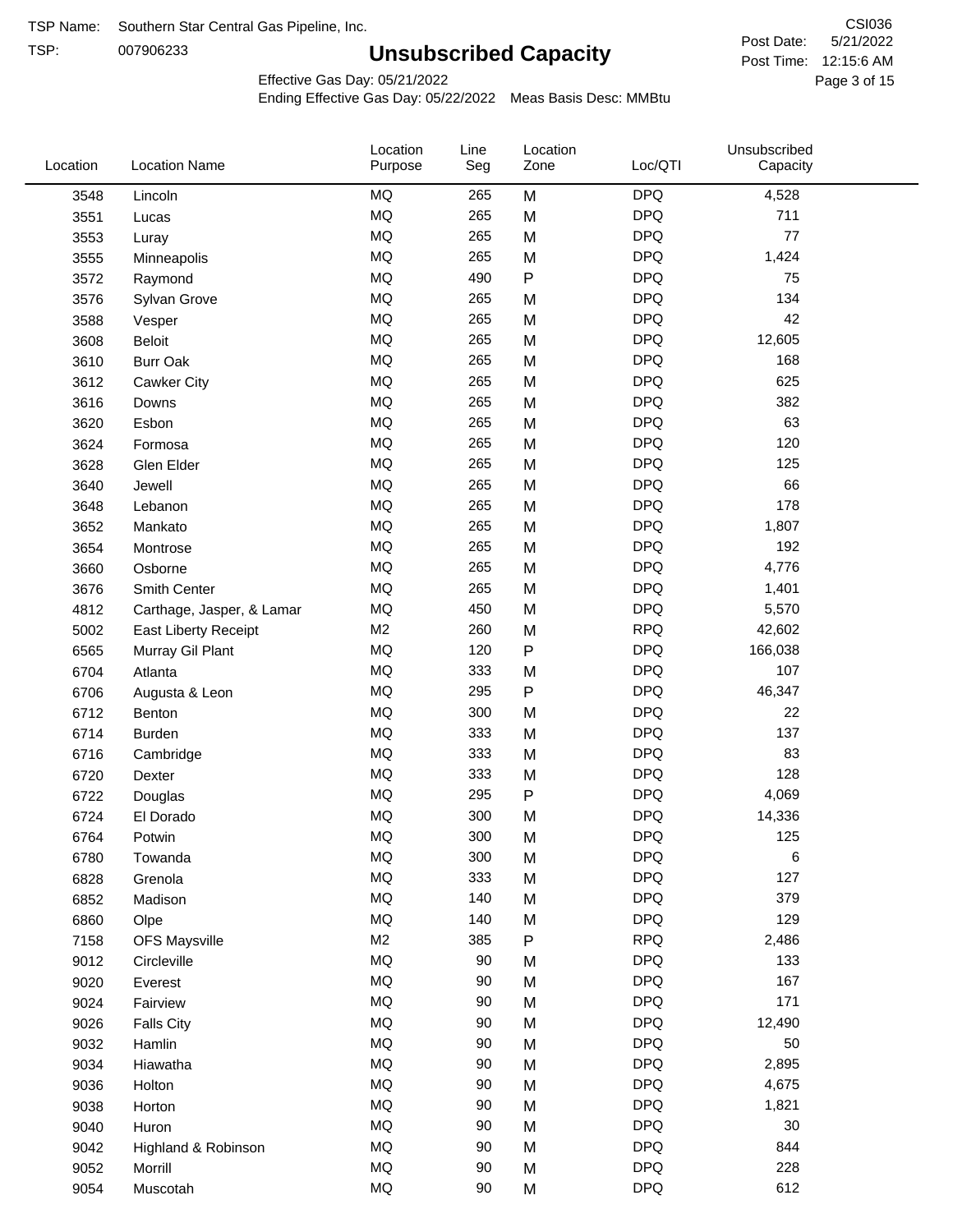TSP:

# **Unsubscribed Capacity**

5/21/2022 Page 4 of 15 Post Time: 12:15:6 AM CSI036 Post Date:

Effective Gas Day: 05/21/2022

| Location | <b>Location Name</b>            | Location<br>Purpose | Line<br>Seg | Location<br>Zone | Loc/QTI    | Unsubscribed<br>Capacity |  |
|----------|---------------------------------|---------------------|-------------|------------------|------------|--------------------------|--|
| 9057     | Netawaka                        | <b>MQ</b>           | 90          | M                | <b>DPQ</b> | 48                       |  |
| 9059     | Nortonville & Winchester        | <b>MQ</b>           | 180         | M                | <b>DPQ</b> | 12                       |  |
| 9064     | Oskaloosa                       | MQ                  | 180         | M                | <b>DPQ</b> | 177                      |  |
| 9066     | Ozawkie                         | <b>MQ</b>           | 180         | M                | <b>DPQ</b> | 231                      |  |
| 9075     | Reserve                         | MQ                  | 90          | M                | <b>DPQ</b> | 72                       |  |
| 9079     | Sabetha                         | MQ                  | 90          | M                | <b>DPQ</b> | 11,276                   |  |
| 9091     | <b>Valley Falls</b>             | MQ                  | 180         | M                | <b>DPQ</b> | 1,271                    |  |
| 9093     | Wathena, Elwood & Troy          | MQ                  | 250         | M                | <b>DPQ</b> | 6,996                    |  |
| 9095     | Whiting                         | MQ                  | 90          | M                | <b>DPQ</b> | 40                       |  |
| 9097     | Willis                          | <b>MQ</b>           | 90          | M                | <b>DPQ</b> | 208                      |  |
| 9657     | South Glavin, KS TB             | MQ                  | 145         | M                | <b>DPQ</b> | 36,000                   |  |
| 9835     | Hutchinson                      | MQ                  | 490         | ${\sf P}$        | <b>DPQ</b> | 279                      |  |
| 10731    | Chelin Pld                      | M <sub>2</sub>      | 315         | ${\sf P}$        | <b>RPQ</b> | 12,086                   |  |
| 10847    | Olathe, KS East TB              | <b>MQ</b>           | 145         | M                | <b>DPQ</b> | 1,000                    |  |
| 10997    | EGT Jane - Receipt              | M <sub>2</sub>      | 423         | M                | <b>RPQ</b> | 146,982                  |  |
| 11138    | Anr Brown Emergency             | M <sub>2</sub>      | 90          | M                | <b>RPQ</b> | 23,860                   |  |
| 11377    | Transwestern Canadian - Rec.    | M <sub>2</sub>      | 458         | ${\sf P}$        | <b>RPQ</b> | 56,705                   |  |
| 11435    | <b>OkTex Marsh Interconnect</b> | M <sub>2</sub>      | 458         | $\mathsf{P}$     | <b>RPQ</b> | 47,447                   |  |
| 11704    | Alba-Purcell-Neck City          | <b>MQ</b>           | 450         | M                | <b>DPQ</b> | 77                       |  |
| 11709    | Carl Junction                   | <b>MQ</b>           | 260         | M                | <b>DPQ</b> | 3,766                    |  |
| 11712    | Carterville                     | MQ                  | 450         | M                | <b>DPQ</b> | 6,134                    |  |
| 11716    | Duenweg                         | <b>MQ</b>           | 450         | M                | <b>DPQ</b> | 1,984                    |  |
| 11740    | Joplin-Galloway                 | MQ                  | 450         | M                | <b>DPQ</b> | 44,900                   |  |
| 11772    | <b>Reddings Mill</b>            | <b>MQ</b>           | 225         | M                | <b>DPQ</b> | 370                      |  |
| 11776    | Saginaw                         | <b>MQ</b>           | 450         | M                | <b>DPQ</b> | 82                       |  |
| 11778    | Smithfield                      | MQ                  | 260         | M                | <b>DPQ</b> | 50                       |  |
| 11779    | <b>Stones Corner</b>            | <b>MQ</b>           | 450         | M                | <b>DPQ</b> | 67                       |  |
| 11792    | Webb City                       | MQ                  | 450         | M                | <b>DPQ</b> | 3,052                    |  |
| 12723    | DCP - Kingfisher                | M <sub>2</sub>      | 400         | ${\sf P}$        | <b>RPQ</b> | 12,876                   |  |
| 12782    | Herndon Pld                     | M <sub>2</sub>      | 333         | M                | <b>RPQ</b> | 2,822                    |  |
| 13011    | <b>OGT Mutual</b>               | M <sub>2</sub>      | 458         | P                | <b>RPQ</b> | 102,797                  |  |
| 13144    | Own Resources - Waverly         | M <sub>2</sub>      | 490         | P                | <b>RPQ</b> | 29,475                   |  |
| 13194    | <b>Superior Carney Plant</b>    | M <sub>2</sub>      | 390         | P                | <b>RPQ</b> | 36,616                   |  |
| 13565    | St. Francis                     | M <sub>2</sub>      | 490         | P                | <b>RPQ</b> | 17,798                   |  |
| 13604    | Olathe, KS Naval Base TB        | MQ                  | 190         | M                | <b>DPQ</b> | 4,000                    |  |
| 13644    | Kansas City, Kansas             | MQ                  | 115         | M                | <b>DPQ</b> | 170,108                  |  |
| 13735    | State Line Pld                  | M <sub>2</sub>      | 490         | P                | <b>RPQ</b> | 15,750                   |  |
| 13745    | Kansas City, MO                 | MQ                  | 195         | M                | <b>DPQ</b> | 165,756                  |  |
| 13746    | Grain Valley & Lake Lotawana    | MQ                  | 235         | M                | <b>DPQ</b> | 223,050                  |  |
| 13747    | Kentucky Avenue                 | MQ                  | 235         | M                | <b>DPQ</b> | 60,000                   |  |
| 13748    | 47th & 71st & Stateline         | MQ                  | 115         | M                | <b>DPQ</b> | 267,453                  |  |
| 13906    | Bonny Reservoir Pld             | M <sub>2</sub>      | 490         | P                | <b>RPQ</b> | 44,606                   |  |
| 14027    | Mullendore Pld                  | M <sub>2</sub>      | 335         | P                | <b>RPQ</b> | 6,646                    |  |
| 14155    | Chase County Pld                | M <sub>2</sub>      | 140         | M                | <b>RPQ</b> | 3,841                    |  |
| 14377    | DCP Mustang Plt                 | M <sub>2</sub>      | 340         | P                | <b>RPQ</b> | 11,744                   |  |
| 14391    | <b>REP - North Williams</b>     | M <sub>2</sub>      | 495         | M                | <b>RPQ</b> | 32,434                   |  |
| 14513    | Cimarron Pipeline               | M <sub>2</sub>      | 315         | P                | <b>RPQ</b> | 9,761                    |  |
| 14872    | Own Resources - Wray            | M <sub>2</sub>      | 490         | P                | <b>RPQ</b> | 16,513                   |  |
| 14965    | CIG Riner                       | M <sub>2</sub>      | 490         | P                | <b>RPQ</b> | 51,538                   |  |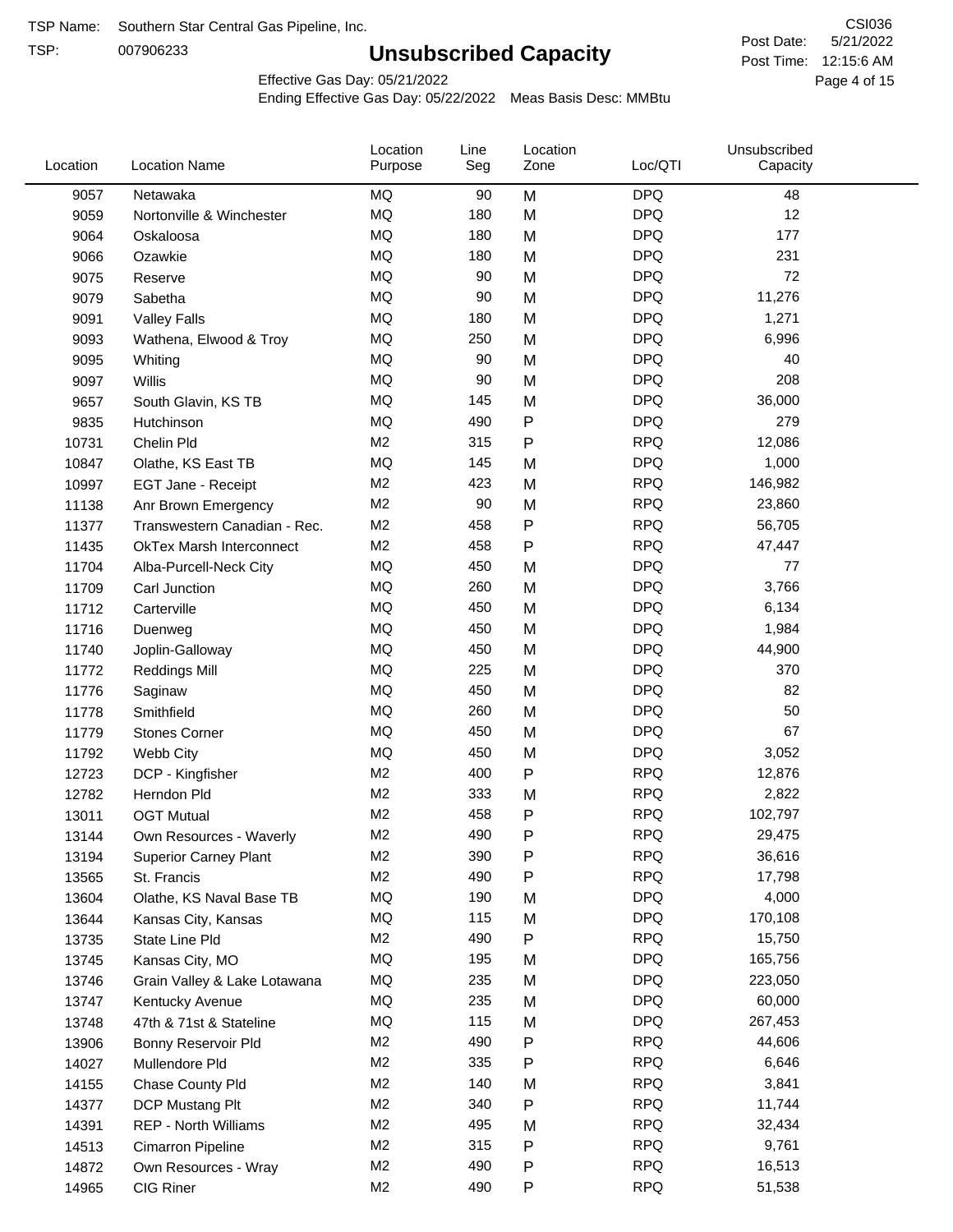TSP:

# **Unsubscribed Capacity**

5/21/2022 Page 5 of 15 Post Time: 12:15:6 AM CSI036 Post Date:

Effective Gas Day: 05/21/2022

| Location | <b>Location Name</b>               | Location<br>Purpose | Line<br>Seg | Location<br>Zone | Loc/QTI    | Unsubscribed<br>Capacity |  |
|----------|------------------------------------|---------------------|-------------|------------------|------------|--------------------------|--|
| 14971    | <b>KGST Ark River</b>              | M <sub>2</sub>      | 130         | P                | <b>RPQ</b> | 56,934                   |  |
| 15011    | <b>EOIT Noble</b>                  | M <sub>2</sub>      | 400         | P                | <b>RPQ</b> | 46,050                   |  |
| 15012    | Cleveland Mo                       | <b>MQ</b>           | 235         | M                | <b>DPQ</b> | 26                       |  |
| 15020    | East Lynne & Garden City           | <b>MQ</b>           | 235         | M                | <b>DPQ</b> | 830                      |  |
| 15024    | Freeman                            | <b>MQ</b>           | 235         | M                | <b>DPQ</b> | 76                       |  |
| 15032    | Holden                             | <b>MQ</b>           | 235         | M                | <b>DPQ</b> | 4,017                    |  |
| 15044    | Kingsville                         | <b>MQ</b>           | 235         | M                | <b>DPQ</b> | 41                       |  |
| 15050    | Lone Jack                          | <b>MQ</b>           | 235         | M                | <b>DPQ</b> | 288                      |  |
| 15064    | Peculiar                           | <b>MQ</b>           | 235         | M                | <b>DPQ</b> | 2,265                    |  |
| 15066    | Pleasant Hill                      | <b>MQ</b>           | 235         | M                | <b>DPQ</b> | 4,776                    |  |
| 15117    | Hulah                              | M <sub>2</sub>      | 335         | P                | <b>RPQ</b> | 2,730                    |  |
| 15142    | <b>EOIT McClain</b>                | M <sub>2</sub>      | 385         | P                | <b>RPQ</b> | 91,338                   |  |
| 15216    | Dearborn MO                        | MQ                  | 250         | M                | <b>DPQ</b> | 1,372                    |  |
| 15223    | Nimrod                             | M <sub>2</sub>      | 340         | P                | <b>RPQ</b> | 23,446                   |  |
| 15236    | Questar Skull Creek                | M <sub>2</sub>      | 490         | P                | <b>RPQ</b> | 48,874                   |  |
| 15253    | DCP - Cimarron Plant               | M <sub>2</sub>      | 458         | Ρ                | <b>RPQ</b> | 117,425                  |  |
| 15256    | New Market & Trimble               | <b>MQ</b>           | 250         | M                | <b>DPQ</b> | 92                       |  |
| 15266    | <b>CIG Floris</b>                  | M <sub>2</sub>      | 315         | Ρ                | <b>RPQ</b> | 81,012                   |  |
| 15300    | <b>OFS Stateline</b>               | M <sub>2</sub>      | 458         | P                | <b>RPQ</b> | 48,284                   |  |
| 15343    | St. Francis Pld                    | M <sub>2</sub>      | 490         | P                | <b>RPQ</b> | 13,960                   |  |
| 15405    | Golden Gas Pld                     | M <sub>2</sub>      | 315         | P                | <b>RPQ</b> | 25,274                   |  |
| 15430    | Velma Gas Plant                    | M <sub>2</sub>      | 385         | Ρ                | <b>RPQ</b> | 53,846                   |  |
| 15433    | Scout - Satanta                    | M <sub>2</sub>      | 130         | P                | <b>RPQ</b> | 185,442                  |  |
| 15857    | DCP - Sholem                       | M <sub>2</sub>      | 385         | P                | <b>RPQ</b> | 2,182                    |  |
| 15907    | Cowley Gas Systems, LLC            | M <sub>2</sub>      | 333         | M                | <b>RPQ</b> | 3,084                    |  |
| 16013    | South Olathe TB                    | MQ                  | 145         | M                | <b>DPQ</b> | 24,000                   |  |
| 16289    | Scout - Jayhawk                    | M <sub>2</sub>      | 130         | Ρ                | <b>RPQ</b> | 122,886                  |  |
| 16294    | Wamsutter - Echo Springs           | M <sub>2</sub>      | 490         | P                | <b>RPQ</b> | 223,278                  |  |
| 16376    | Salt Plains Storage                | M <sub>2</sub>      | 315         | P                | <b>RPQ</b> | 225,257                  |  |
| 16453    | <b>ETC Texas Pipeline Beaver</b>   | M <sub>2</sub>      | 315         | Ρ                | <b>RPQ</b> | 86,510                   |  |
| 16478    | Envirotek Fuel Systems Inc         | M <sub>2</sub>      | 497         | Ρ                | <b>RPQ</b> | 4,818                    |  |
| 16508    | <b>Blue Jacket</b>                 | <b>MQ</b>           | 225         | M                | <b>DPQ</b> | 81                       |  |
| 16516    | Commerce                           | MQ                  | 225         | M                | <b>DPQ</b> | 6,869                    |  |
| 16532    | Hockerville                        | <b>MQ</b>           | 225         | M                | <b>DPQ</b> | 219                      |  |
| 16534    | Quapaw                             | M <sub>2</sub>      | 225         | M                | <b>RPQ</b> | 29,362                   |  |
| 16552    | Miami                              | MQ                  | 225         | M                | <b>DPQ</b> | 28,664                   |  |
| 16562    | Republican                         | M <sub>2</sub>      | 490         | P                | <b>RPQ</b> | 108,219                  |  |
| 16568    | Quapaw                             | <b>MQ</b>           | 225         | M                | <b>DPQ</b> | 342                      |  |
| 16582    | EnergyVest - W Lenapah             | M <sub>2</sub>      | 225         | M                | <b>RPQ</b> | 17,625                   |  |
| 16583    | Cranor Tap                         | M <sub>2</sub>      | 497         | Ρ                | <b>RPQ</b> | 6,060                    |  |
| 16584    | Oneok Westex Hemphill              | M <sub>2</sub>      | 458         | Ρ                | <b>RPQ</b> | 39,428                   |  |
| 16592    | <b>TIGT Sugar Creek</b>            | M <sub>2</sub>      | 235         | M                | <b>RPQ</b> | 15,186                   |  |
| 16593    | <b>TIGT Glavin</b>                 | M <sub>2</sub>      | 190         | M                | <b>RPQ</b> | 113,678                  |  |
| 16604    | Osage Hills                        | M <sub>2</sub>      | 357         | Ρ                | <b>RPQ</b> | 10,303                   |  |
| 16620    | <b>ETC Texas Pipeline Canadian</b> | M <sub>2</sub>      | 458         | Ρ                | <b>RPQ</b> | 39,194                   |  |
| 16621    | <b>ETC Texas Pipeline Hemphill</b> | M <sub>2</sub>      | 458         | Ρ                | <b>RPQ</b> | 61,340                   |  |
| 16667    | ECQ Pipeline - Powell              | M <sub>2</sub>      | 117         | M                | <b>RPQ</b> | 13,610                   |  |
| 16679    | Fox Plant                          | M <sub>2</sub>      | 385         | Ρ                | <b>RPQ</b> | 5,174                    |  |
| 16746    | Roxanna                            | M <sub>2</sub>      | 495         | M                | <b>RPQ</b> | 4,505                    |  |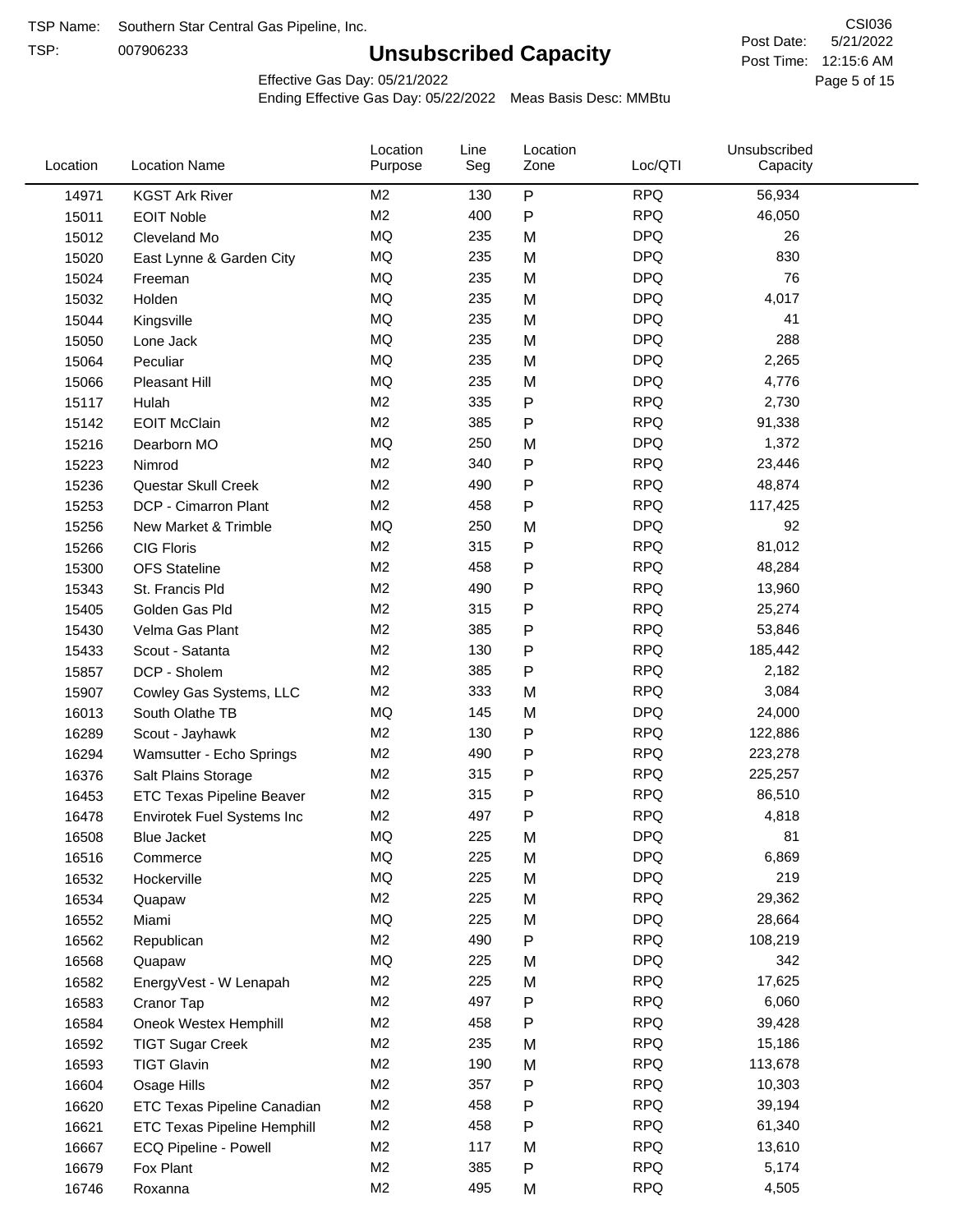TSP:

# **Unsubscribed Capacity**

5/21/2022 Page 6 of 15 Post Time: 12:15:6 AM CSI036 Post Date:

Effective Gas Day: 05/21/2022

| Location | <b>Location Name</b>                | Location<br>Purpose | Line<br>Seg | Location<br>Zone | Loc/QTI    | Unsubscribed<br>Capacity |  |
|----------|-------------------------------------|---------------------|-------------|------------------|------------|--------------------------|--|
| 16747    | RedBud-Thayer Tap                   | M <sub>2</sub>      | 495         | M                | <b>RPQ</b> | 4,872                    |  |
| 16750    | Dilworth Rms                        | M2                  | 333         | P                | <b>RPQ</b> | 5,334                    |  |
| 16757    | River Rock - Fireside               | M <sub>2</sub>      | 495         | M                | <b>RPQ</b> | 66,400                   |  |
| 16774    | River Rock - E Lenapah              | M <sub>2</sub>      | 225         | M                | <b>RPQ</b> | 17,605                   |  |
| 16794    | <b>NNG Kiowa</b>                    | M <sub>2</sub>      | 130         | P                | <b>RPQ</b> | 73,872                   |  |
| 16798    | <b>Endeavor Energy Resources</b>    | M <sub>2</sub>      | 225         | M                | <b>RPQ</b> | 9,982                    |  |
| 16802    | Sunwest                             | M <sub>2</sub>      | 117         | M                | <b>RPQ</b> | 6,183                    |  |
| 16806    | Bluco- East Wann                    | M2                  | 225         | M                | <b>RPQ</b> | 8,850                    |  |
| 16807    | <b>Bitter Creek Eckley Pld-Yuma</b> | M2                  | 490         | P                | <b>RPQ</b> | 35,096                   |  |
| 16812    | <b>RiverGas</b>                     | M <sub>2</sub>      | 95          | M                | <b>RPQ</b> | 5,590                    |  |
| 16813    | Cheyenne Plains - Sand Dune         | M <sub>2</sub>      | 130         | P                | <b>RPQ</b> | 395,434                  |  |
| 16817    | <b>Midwest Energy</b>               | M <sub>2</sub>      | 495         | M                | <b>RPQ</b> | 7,179                    |  |
| 16819    | River Rock- Keeton                  | M <sub>2</sub>      | 225         | M                | <b>RPQ</b> | 9,535                    |  |
| 16820    | Superior - Hemphill                 | M <sub>2</sub>      | 458         | Ρ                | <b>RPQ</b> | 50,052                   |  |
| 16821    | Yuma West                           | M <sub>2</sub>      | 490         | P                | <b>RPQ</b> | 15,688                   |  |
| 16822    | Jayhawk PLD                         | M <sub>2</sub>      | 95          | M                | <b>RPQ</b> | 4,292                    |  |
| 16824    | Coon Creek                          | M <sub>2</sub>      | 497         | P                | <b>RPQ</b> | 8,858                    |  |
| 16835    | Shiloh                              | M2                  | 495         | M                | <b>RPQ</b> | 8,573                    |  |
| 16836    | Evergy - South Harper               | MQ                  | 235         | M                | <b>DPQ</b> | 86,400                   |  |
| 16837    | <b>EKAE Ethanol Plant</b>           | MQ                  | 496         | M                | <b>DPQ</b> | 1,397                    |  |
| 16840    | Nearman Creek Power Plant           | MQ                  | 195         | M                | <b>DPQ</b> | 28,800                   |  |
| 16844    | <b>Montgomery County</b>            | M <sub>2</sub>      | 260         | M                | <b>RPQ</b> | 8,000                    |  |
| 16848    | Colt-Liberty                        | M2                  | 260         | M                | <b>RPQ</b> | 4,000                    |  |
| 16849    | City of Mulvane Power Plant         | <b>MQ</b>           | 120         | P                | <b>DPQ</b> | 2,880                    |  |
| 16850    | Escalera - Cow Creek                | M <sub>2</sub>      | 490         | P                | <b>RPQ</b> | 66,094                   |  |
| 16852    | Southeastern KS P/L Wilson          | M <sub>2</sub>      | 495         | M                | <b>RPQ</b> | 60,000                   |  |
| 16857    | Superior - Cashion                  | M <sub>2</sub>      | 400         | P                | <b>RPQ</b> | 10,482                   |  |
| 16862    | Superior - Perkins                  | M2                  | 390         | P                | <b>RPQ</b> | 21,660                   |  |
| 16865    | RedBud-Mound Valley                 | M <sub>2</sub>      | 260         | M                | <b>RPQ</b> | 8,000                    |  |
| 16871    | <b>TIGT Grant</b>                   | M <sub>2</sub>      | 130         | Ρ                | <b>RPQ</b> | 50,000                   |  |
| 16872    | River Rock - Jayhawk                | M <sub>2</sub>      | 495         | M                | <b>RPQ</b> | 57,579                   |  |
| 16873    | Layne Energy Sycamore               | M <sub>2</sub>      | 495         | M                | <b>RPQ</b> | 15,000                   |  |
| 16875    | Crenshaw Road                       | MQ                  | 455         | M                | <b>DPQ</b> | 33,611                   |  |
| 16877    | Acme Energy Services, Inc.          | M <sub>2</sub>      | 260         | M                | <b>RPQ</b> | 8,000                    |  |
| 16880    | Cottonwood                          | M <sub>2</sub>      | 235         | M                | <b>RPQ</b> | 1,000                    |  |
| 16883    | Cherryvale Boorigie PLd             | M <sub>2</sub>      | 495         | M                | <b>RPQ</b> | 34,135                   |  |
| 16884    | <b>Keystone Delivery</b>            | MQ                  | 390         | P                | <b>DPQ</b> | 6,067                    |  |
| 16890    | ADM/Deerfield                       | MQ                  | 95          | M                | <b>DPQ</b> | 6,078                    |  |
| 16891    | <b>KP Liberty</b>                   | M <sub>2</sub>      | 260         | M                | <b>RPQ</b> | 8,300                    |  |
| 16897    | <b>REP - South Williams</b>         | M <sub>2</sub>      | 117         | M                | <b>RPQ</b> | 30,198                   |  |
| 16905    | NEOK Production Company,            | M2                  | 225         | M                | <b>RPQ</b> | 7,970                    |  |
| 16908    | River Rock - Ft. Scott              | M <sub>2</sub>      | 495         | M                | <b>RPQ</b> | 54,600                   |  |
| 16911    | Evergy - Lake Road                  | MQ                  | 250         | M                | <b>DPQ</b> | 34,400                   |  |
| 16912    | Targa - Waynoka                     | M <sub>2</sub>      | 315         | P                | <b>RPQ</b> | 157,111                  |  |
| 16916    | Kansas Ethanol, LLC                 | MQ                  | 490         | Ρ                | <b>DPQ</b> | 3,500                    |  |
| 16917    | Downstream Casino                   | MQ                  | 225         | M                | <b>DPQ</b> | 1,510                    |  |
| 16918    | Show Me Ethanol                     | MQ                  | 425         | M                | <b>DPQ</b> | 6,623                    |  |
| 16922    | <b>Timberline Energy</b>            | M <sub>2</sub>      | 340         | P                | <b>RPQ</b> | 6,846                    |  |
| 16923    | <b>Mid-Continent Market</b>         | MQ                  | 120         | P                | <b>DPQ</b> | 30,000                   |  |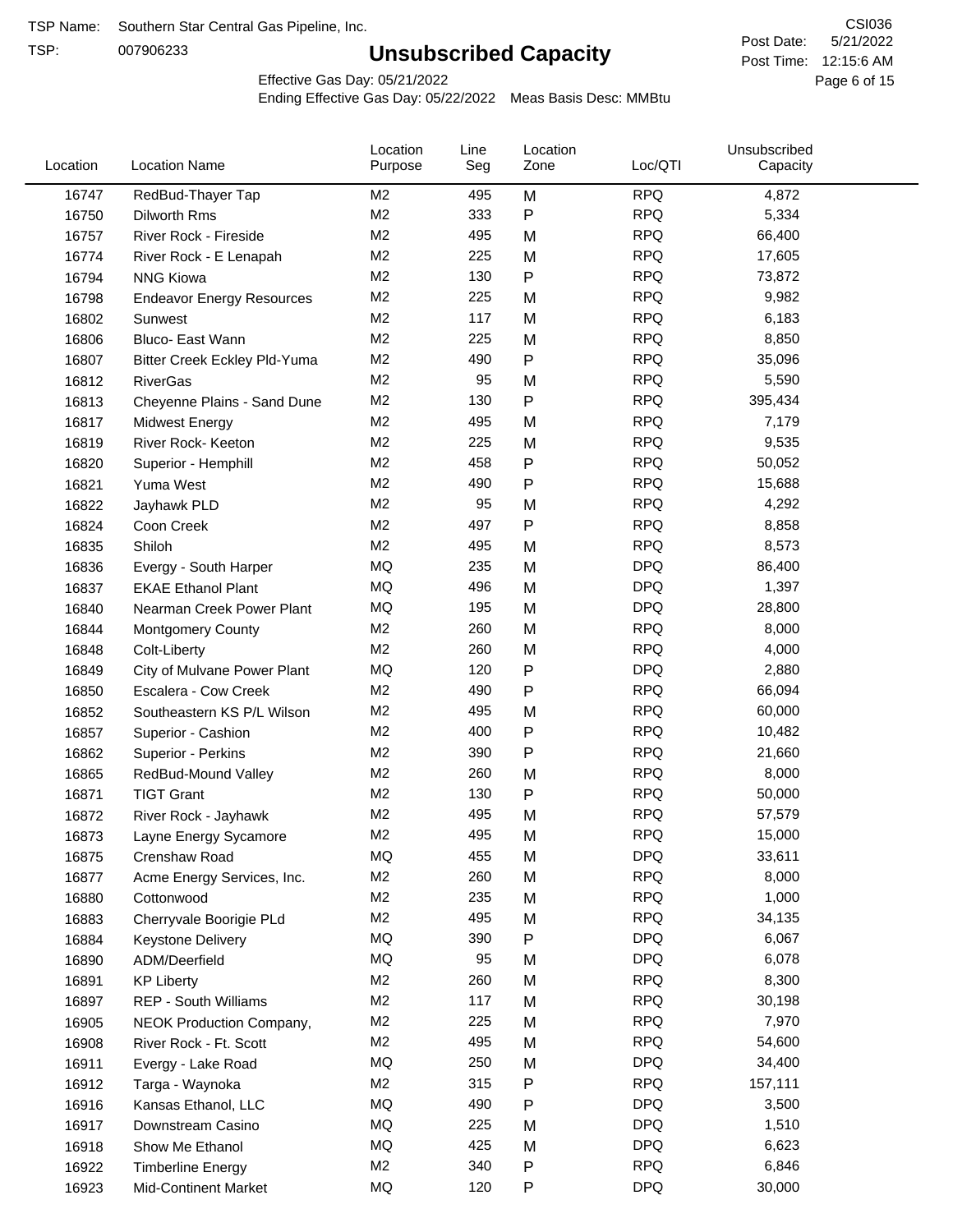TSP:

# **Unsubscribed Capacity**

5/21/2022 Page 7 of 15 Post Time: 12:15:6 AM CSI036 Post Date:

Effective Gas Day: 05/21/2022

| Location | <b>Location Name</b>                     | Location<br>Purpose | Line<br>Seg | Location<br>Zone | Loc/QTI                  | Unsubscribed<br>Capacity |  |
|----------|------------------------------------------|---------------------|-------------|------------------|--------------------------|--------------------------|--|
| 16931    | Midwest Energy - Goodman                 | MQ                  | 490         | ${\sf P}$        | <b>DPQ</b>               | 8,000                    |  |
| 16933    | Westar Emporia Energy                    | MQ                  | 140         | M                | <b>DPQ</b>               | 106,202                  |  |
| 16935    | River Rock - Graybill                    | M <sub>2</sub>      | 260         | M                | <b>RPQ</b>               | 23,168                   |  |
| 16941    | REP - Independence CDP                   | M <sub>2</sub>      | 117         | M                | <b>RPQ</b>               | 29,270                   |  |
| 16942    | <b>Big Timber</b>                        | M <sub>2</sub>      | 490         | P                | <b>RPQ</b>               | 49,356                   |  |
| 16945    | ETC Texas Pipeline Antelope              | M <sub>2</sub>      | 458         | $\mathsf{P}$     | <b>RPQ</b>               | 110,000                  |  |
| 16949    | Summit Branson                           | MQ                  | 455         | M                | <b>DPQ</b>               | 62,208                   |  |
| 16952    | <b>Overland Park</b>                     | MQ                  | 115         | M                | <b>DPQ</b>               | 77,485                   |  |
| 16953    | Merriam                                  | MQ                  | 115         | M                | <b>DPQ</b>               | 123,624                  |  |
| 16955    | Mustang Gas Products, LLC                | M <sub>2</sub>      | 405         | P                | <b>RPQ</b>               | 25,550                   |  |
| 16956    | Superior - Ford                          | M <sub>2</sub>      | 130         | $\mathsf{P}$     | <b>RPQ</b>               | 17,375                   |  |
| 16962    | Summit Sedalia                           | MQ                  | 235         | M                | <b>DPQ</b>               | 0                        |  |
| 16967    | Noble Energy - Lilli                     | M <sub>2</sub>      | 490         | P                | <b>RPQ</b>               | 40,863                   |  |
| 16972    | <b>ONG Norman</b>                        | MQ                  | 385         | P                | <b>DPQ</b>               | 40                       |  |
| 16975    | Superior - Spring Creek                  | M <sub>2</sub>      | 315         | P                | <b>RPQ</b>               | 7,680                    |  |
| 16976    | <b>Bettis Asphalt &amp; Construction</b> | MQ                  | 180         | M                | <b>DPQ</b>               | 3,216                    |  |
| 16977    | <b>KGS Kansas Star Casino</b>            | MQ                  | 333         | P                | <b>DPQ</b>               | 144                      |  |
| 16980    | <b>Black Hills Colwich</b>               | MQ                  | 120         | P                | <b>DPQ</b>               | 9,995                    |  |
| 16981    | Superior - Bellmon                       | M <sub>2</sub>      | 380         | P                | <b>RPQ</b>               | 63,800                   |  |
| 16983    | DCP Midstream - Ellis                    | MQ                  | 458         | P                | <b>DPQ</b>               | 6,702                    |  |
| 16988    | Atmos Energy - W. Lawrence               | MQ                  | 180         | M                | <b>DPQ</b>               | 127                      |  |
| 16991    | Williams Midstream North Alva            | MQ                  | 315         | $\mathsf{P}$     | <b>DPQ</b>               | 1,992                    |  |
| 16992    | <b>ONG Ottawa</b>                        | MQ                  | 225         | M                | <b>DPQ</b>               | 0                        |  |
| 16993    | Farmer's Gas                             | MQ                  | 130         | P                | <b>DPQ</b>               | 9,000                    |  |
|          |                                          | MQ                  | 130         | P                | <b>DPQ</b>               | 100                      |  |
| 16996    | Scout Sublette Delivery                  | M <sub>2</sub>      | 315         |                  | <b>RPQ</b>               | 30,000                   |  |
| 16997    | Devon Energy Medford Station             | MQ                  | 490         | P                | <b>DPQ</b>               | 90,800                   |  |
| 16998    | Cheyenne Light, Fuel and                 | M <sub>2</sub>      |             | P                | <b>RPQ</b>               |                          |  |
| 16999    | ETC - Crescent                           | MQ                  | 400<br>95   | P                | <b>DPQ</b>               | 35,000                   |  |
| 17000    | Bourbon County, KS -                     | MQ                  |             | M                | <b>DPQ</b>               | 1                        |  |
| 17003    | <b>Sunflower Electric Rubart</b>         |                     | 130         | Ρ                | <b>DPQ</b>               | 48,808<br>175,000        |  |
| 17004    | <b>NGPL Beaver</b>                       | MQ                  | 315         | Ρ                |                          |                          |  |
| 17005    | ETC - Rose Valley (Delivery)             | <b>MQ</b>           | 315         | P                | <b>DPQ</b>               | 5,000                    |  |
| 17006    | ETC - Rose Valley                        | M <sub>2</sub>      | 315         | P                | <b>RPQ</b>               | 195,226                  |  |
| 17008    | <b>OMPA Lamb</b>                         | MQ                  | 335         | P                | <b>DPQ</b>               | 51,383                   |  |
| 17009    | <b>Grasslands Energy Centennial</b>      | M <sub>2</sub>      | 490         | P                | <b>RPQ</b><br><b>RPQ</b> | 25,000                   |  |
| 17010    | Noble Keota Receipt                      | M <sub>2</sub>      | 490         | P                |                          | 52,200                   |  |
| 17011    | Noble Keota Delivery                     | MQ                  | 490         | P                | <b>DPQ</b>               | 52,200                   |  |
| 17013    | Enlink - Battle Ridge                    | M <sub>2</sub>      | 390         | P                | <b>RPQ</b>               | 31,824                   |  |
| 17021    | <b>TIGT Yuma</b>                         | M <sub>2</sub>      | 490         | Ρ                | <b>RPQ</b>               | 24,562                   |  |
| 17033    | Kickapoo Nation School                   | MQ                  | 90          | M                | <b>DPQ</b>               | 300                      |  |
| 17034    | ENVIA Energy Oklahoma City,              | MQ                  | 400         | P                | <b>DPQ</b>               | 3,888                    |  |
| 17035    | Ameren Columbia                          | MQ                  | 235         | M                | <b>DPQ</b>               | 35,512                   |  |
| 17036    | <b>Coffeyville Resources</b>             | MQ                  | 260         | M                | <b>DPQ</b>               | 39,992                   |  |
| 17050    | Atmos - Forest View                      | MQ                  | 190         | M                | <b>DPQ</b>               | 4,058                    |  |
| 17052    | ONG NW Oklahoma City                     | MQ                  | 340         | ${\sf P}$        | <b>DPQ</b>               | 39,000                   |  |
| 17054    | <b>ONG Guthrie</b>                       | MQ                  | 400         | P                | <b>DPQ</b>               | 4,799                    |  |
| 17055    | ETC Texas Pipeline Nash                  | MQ                  | 458         | P                | <b>DPQ</b>               | 1,500                    |  |
| 17056    | Blue Mountain - Chisholm Trail           | M <sub>2</sub>      | 340         | P                | <b>RPQ</b>               | 72,000                   |  |
| 17057    | City of Tonkawa                          | MQ                  | 380         | P                | <b>DPQ</b>               | 3,000                    |  |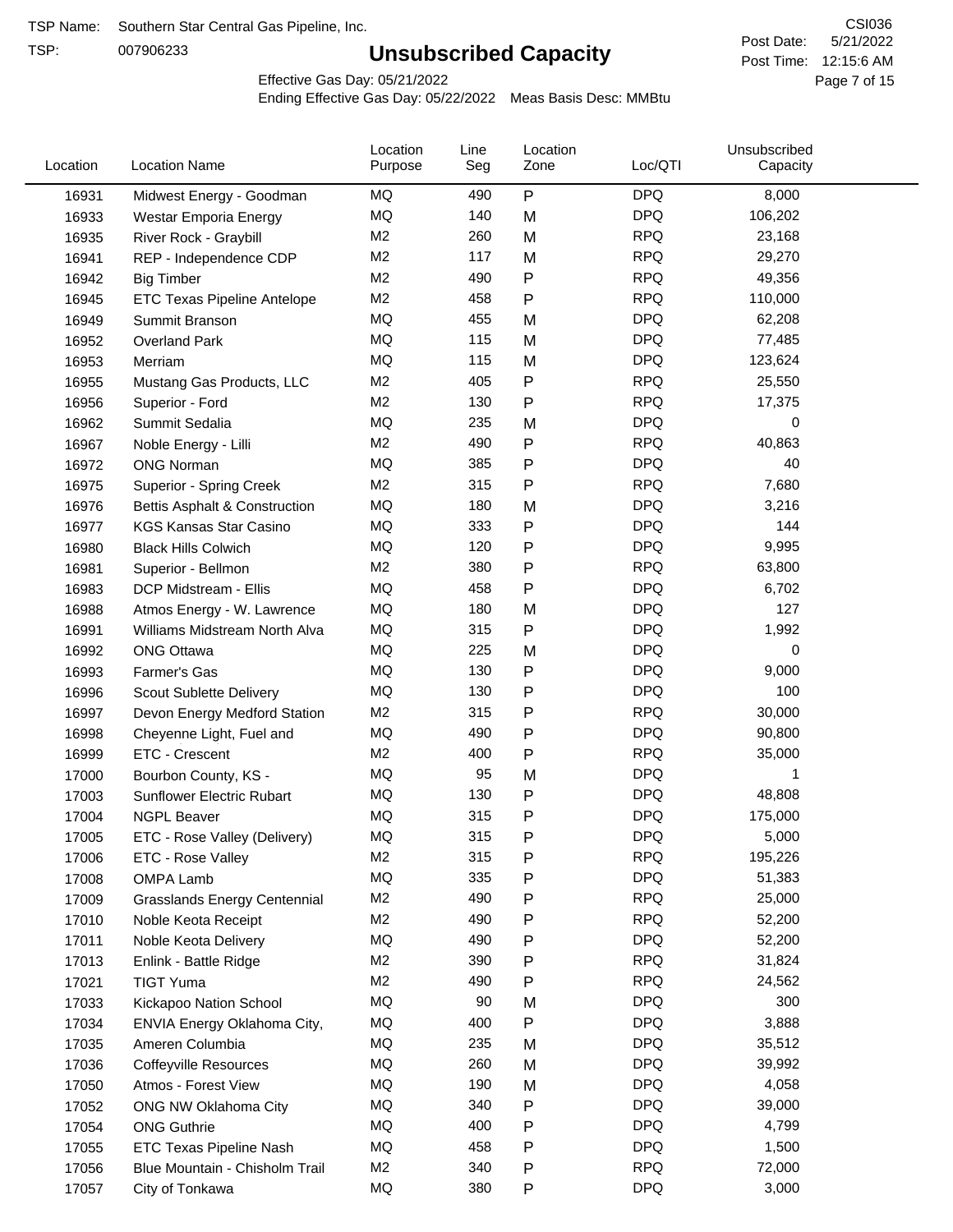TSP:

# **Unsubscribed Capacity**

5/21/2022 Page 8 of 15 Post Time: 12:15:6 AM CSI036 Post Date:

Effective Gas Day: 05/21/2022

| Location | <b>Location Name</b>           | Location<br>Purpose | Line<br>Seg | Location<br>Zone | Loc/QTI    | Unsubscribed<br>Capacity |  |
|----------|--------------------------------|---------------------|-------------|------------------|------------|--------------------------|--|
| 17058    | RPP - Hamm Landfill            | M <sub>2</sub>      | 195         | M                | <b>RPQ</b> | 2,500                    |  |
| 17060    | Atmos-Elk City                 | MQ                  | 87          | M                | <b>DPQ</b> | 216                      |  |
| 17064    | Koch - Enid                    | MQ                  | 405         | P                | <b>DPQ</b> | 0                        |  |
| 17065    | Canyon - Redcliff (Receipt)    | M <sub>2</sub>      | 458         | P                | <b>RPQ</b> | 180,000                  |  |
| 17066    | Canyon - Redcliff (Delivery)   | <b>MQ</b>           | 458         | Ρ                | <b>DPQ</b> | 6,175                    |  |
| 17067    | Blue Mountain - Chisholm Trail | M <sub>2</sub>      | 340         | P                | <b>RPQ</b> | 70,000                   |  |
| 17068    | <b>EOIT Alfalfa</b>            | M <sub>2</sub>      | 458         | P                | <b>RPQ</b> | 200,000                  |  |
| 17069    | <b>NGPL Carter</b>             | <b>MQ</b>           | 385         | P                | <b>DPQ</b> | 65,000                   |  |
| 17080    | <b>ONEOK Bakken Pipeline</b>   | MQ                  | 490         | Ρ                | <b>DPQ</b> | 360                      |  |
| 17086    | NGPL - Mutual                  | <b>MQ</b>           | 458         | Ρ                | <b>DPQ</b> | 150,000                  |  |
| 17087    | REX-St.Joe                     | M <sub>2</sub>      | 250         | M                | <b>RPQ</b> | 78,606                   |  |
| 17091    | OGT - Maysville                | M <sub>2</sub>      | 385         | Ρ                | <b>RPQ</b> | 110,000                  |  |
| 17096    | Northern Natural-Kiowa         | <b>MQ</b>           | 130         | P                | <b>DPQ</b> | 100,000                  |  |
| 17104    | Black Hills - Plevna, KS TB    | <b>MQ</b>           | 130         | Ρ                | <b>DPQ</b> | 480                      |  |
| 17105    | WIC - Cheyenne Hub             | M <sub>2</sub>      | 490         | P                | <b>RPQ</b> | 144,000                  |  |
| 17112    | Topeka Biogas (Receipt)        | M <sub>2</sub>      | 180         | M                | <b>RPQ</b> | 3,600                    |  |
| 17113    | NGPL - Ford County Receipt     | M <sub>2</sub>      | 130         | Ρ                | <b>RPQ</b> | 190,400                  |  |
| 17119    | Waste Mgmt RNG Receipt         | M <sub>2</sub>      | 400         | $\mathsf{P}$     | <b>RPQ</b> | 2,976                    |  |
| 17404    | Anderson                       | <b>MQ</b>           | 423         | M                | <b>DPQ</b> | 1,130                    |  |
| 17406    | Ash Grove, Walnut Grove & Wil  | <b>MQ</b>           | 455         | M                | <b>DPQ</b> | 2,595                    |  |
| 17408    | Aurora                         | <b>MQ</b>           | 455         | M                | <b>DPQ</b> | 850                      |  |
| 17410    | <b>Billings Mo</b>             | <b>MQ</b>           | 455         | M                | <b>DPQ</b> | 2,918                    |  |
| 17414    | Clever Mo                      | <b>MQ</b>           | 455         | M                | <b>DPQ</b> | 738                      |  |
| 17416    | Crane Mo                       | <b>MQ</b>           | 455         | M                | <b>DPQ</b> | 2,944                    |  |
| 17418    | Diamond                        | <b>MQ</b>           | 455         | M                | <b>DPQ</b> | 546                      |  |
| 17426    | Freistatt                      | <b>MQ</b>           | 455         | M                | <b>DPQ</b> | 256                      |  |
| 17430    | Goodman                        | <b>MQ</b>           | 423         | M                | <b>DPQ</b> | 625                      |  |
| 17448    | Lanagan                        | <b>MQ</b>           | 423         | M                | <b>DPQ</b> | 337                      |  |
| 17452    | Marionville                    | <b>MQ</b>           | 455         | M                | <b>DPQ</b> | 1,119                    |  |
| 17454    | Monett                         | <b>MQ</b>           | 455         | M                | <b>DPQ</b> | 25,276                   |  |
| 17456    | Mt Vernon & Verona             | <b>MQ</b>           | 455         | M                | <b>DPQ</b> | 4,407                    |  |
| 17458    | Neosho                         | MQ                  | 455         | M                | <b>DPQ</b> | 8,597                    |  |
| 17460    | Noel & North Noel              | MQ                  | 423         | M                | <b>DPQ</b> | 19,472                   |  |
| 17462    | Nixa & Ozark                   | MQ                  | 455         | M                | <b>DPQ</b> | 5,340                    |  |
| 17464    | Pierce City                    | MQ                  | 455         | M                | <b>DPQ</b> | 3,281                    |  |
| 17466    | Pineville                      | <b>MQ</b>           | 423         | M                | <b>DPQ</b> | 302                      |  |
| 17472    | Republic                       | <b>MQ</b>           | 455         | M                | <b>DPQ</b> | 883                      |  |
| 17476    | Sarcoxie                       | <b>MQ</b>           | 455         | M                | <b>DPQ</b> | 2,828                    |  |
| 17478    | Seneca                         | <b>MQ</b>           | 225         | M                | <b>DPQ</b> | 9,873                    |  |
| 17492    | Wentworth                      | <b>MQ</b>           | 455         | M                | <b>DPQ</b> | 193                      |  |
| 18328    | Goessel                        | MQ                  | 140         | M                | <b>DPQ</b> | 62                       |  |
| 18356    | Newton                         | MQ                  | 120         | Ρ                | <b>DPQ</b> | 21,538                   |  |
| 19000    | Scout Jayhawk Delivery         | $\sf{MQ}$           | 130         | Ρ                | <b>DPQ</b> | 185,442                  |  |
| 19548    | Lyndon                         | <b>MQ</b>           | 140         | M                | <b>DPQ</b> | 655                      |  |
| 19552    | Melvern                        | MQ                  | 493         | M                | <b>DPQ</b> | 42                       |  |
| 19554    | Michigan Valley                | <b>MQ</b>           | 140         | M                | <b>DPQ</b> | 339                      |  |
| 19564    | Pomona                         | <b>MQ</b>           | 140         | M                | <b>DPQ</b> | 1,579                    |  |
| 19568    | Quenemo                        | <b>MQ</b>           | 140         | M                | <b>DPQ</b> | 255                      |  |
| 19576    | Scranton                       | MQ                  | 140         | M                | <b>DPQ</b> | 632                      |  |
|          |                                |                     |             |                  |            |                          |  |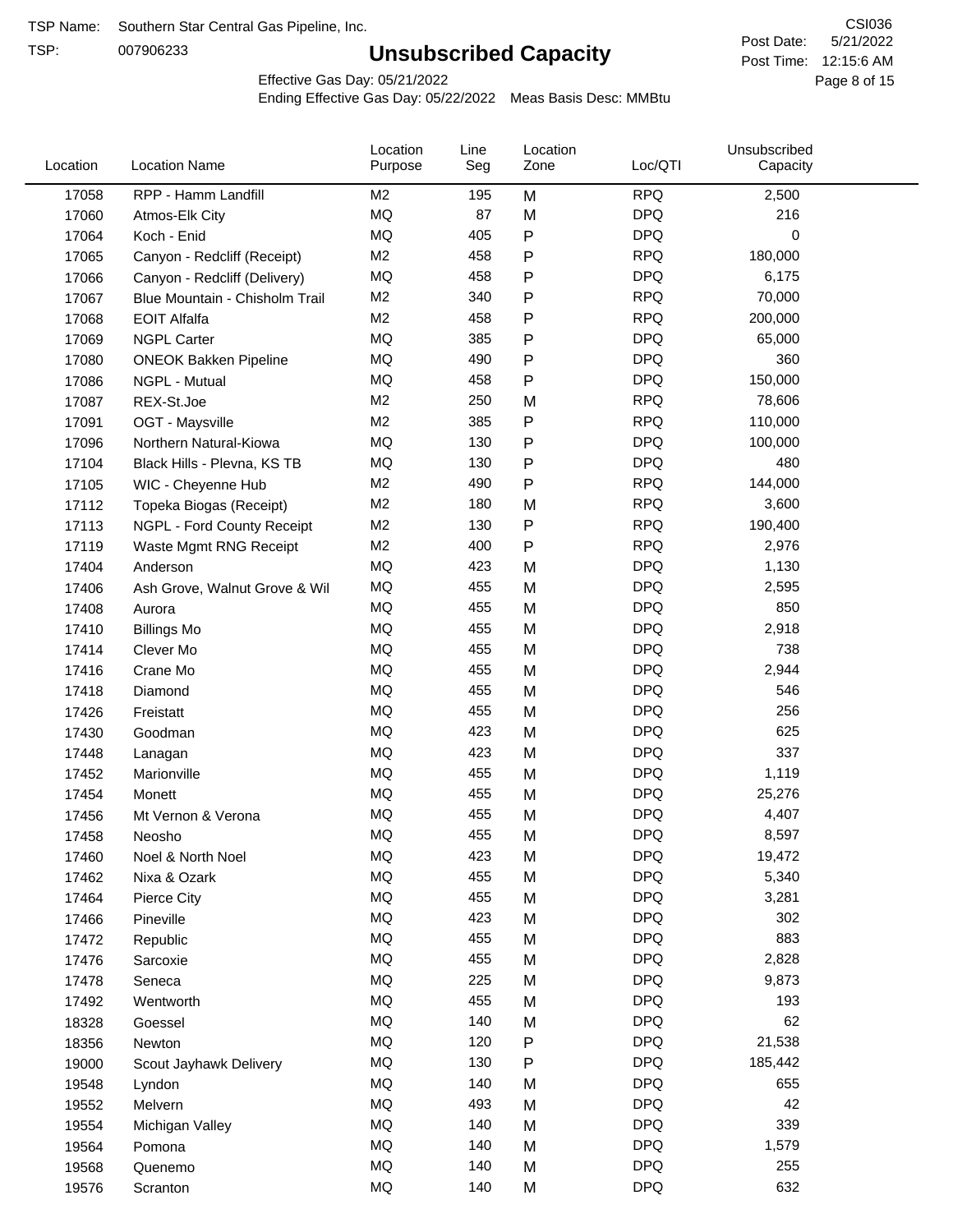TSP:

# **Unsubscribed Capacity**

5/21/2022 Page 9 of 15 Post Time: 12:15:6 AM CSI036 Post Date:

Effective Gas Day: 05/21/2022

| <b>DPQ</b><br>MQ<br>2,754<br>180<br>M<br>19608<br><b>Baldwin</b><br>MQ<br><b>DPQ</b><br>190<br>14<br>M<br>19620<br>Edgerton<br><b>MQ</b><br>190<br><b>DPQ</b><br>2,755<br>M<br>19628<br>Gardner<br><b>MQ</b><br><b>DPQ</b><br>109<br>180<br>19648<br>M<br>Lecompton<br><b>DPQ</b><br>MQ<br>M<br>37<br>190<br>19650<br>Le Loup<br>MQ<br><b>DPQ</b><br>493<br>6,129<br>19660<br>M<br>Ottawa<br><b>MQ</b><br><b>DPQ</b><br>407<br>180<br>M<br>19664<br>Perry<br>MQ<br><b>DPQ</b><br>130<br>496<br>19666<br>M<br>Princeton<br><b>DPQ</b><br>MQ<br>374<br>19672<br>496<br>M<br>Richmond<br>MQ<br><b>DPQ</b><br>27<br>496<br>M<br>19676<br>Scipio<br>MQ<br><b>DPQ</b><br>291<br>235<br>19678<br>M<br>Somerset & Rural<br><b>MQ</b><br><b>DPQ</b><br>195<br>M<br>7,420<br>19684<br>Tonganoxie<br><b>MQ</b><br><b>DPQ</b><br>190<br>2,007<br>19690<br>Wellsville<br>M<br><b>DPQ</b><br><b>MQ</b><br>95<br>M<br>360<br>20709<br><b>Bronson Etc</b><br><b>MQ</b><br><b>DPQ</b><br>26<br>495<br>M<br>20712<br>Carlyle<br><b>MQ</b><br><b>DPQ</b><br>586<br>495<br>M<br>20714<br>Cherryvale<br>MQ<br>50<br><b>DPQ</b><br>2,347<br>M<br>20716<br>Colony<br>MQ<br><b>DPQ</b><br>495<br>M<br>54<br>20720<br>Dennis<br>MQ<br><b>DPQ</b><br>409<br>495<br>M<br>20725<br>Erie<br>MQ<br><b>DPQ</b><br>495<br>M<br>1,457<br>20730<br>Gas City & La Harpe<br><b>MQ</b><br><b>DPQ</b><br>495<br>19,497<br>20764<br>M<br>Parsons<br><b>MQ</b><br><b>DPQ</b><br>495<br>M<br>18<br>20766<br>Petrolia<br><b>DPQ</b><br><b>MQ</b><br>84<br>220<br>M<br>20768<br>Piqua<br><b>MQ</b><br><b>DPQ</b><br>45<br>495<br>M<br>20775<br>South Mound<br>MQ<br>M<br><b>DPQ</b><br>88<br>495<br>20785<br>Thayer<br>MQ<br>95<br><b>DPQ</b><br>658<br>20788<br>Walnut & St Paul<br>M<br>MQ<br><b>DPQ</b><br>495<br>M<br>1,122<br>20792<br>Welda<br><b>MQ</b><br><b>DPQ</b><br>225<br>1,830<br>21008<br>M<br><b>Baxter Springs</b><br><b>MQ</b><br><b>DPQ</b><br>260<br>M<br>2,639<br>21015<br>Columbus<br><b>MQ</b><br><b>DPQ</b><br>156<br>260<br>M<br>21018<br>Crestline<br><b>MQ</b><br>95<br><b>DPQ</b><br>Fort Scott<br>M<br>31,139<br>21021<br><b>MQ</b><br>260<br><b>DPQ</b><br>3,023<br>21024<br>M<br>Galena & Empire City<br>MQ<br>225<br><b>DPQ</b><br>52<br>M<br>21048<br>Lowell<br>MQ<br><b>DPQ</b><br>148<br>260<br>M<br>21055<br>N Riverton<br>MQ<br><b>DPQ</b><br>260<br>M<br>2,588<br>21060<br>Oswego<br>MQ<br>225<br><b>DPQ</b><br>473<br>21080<br>Treece<br>M<br>MQ<br>250<br><b>DPQ</b><br>M<br>88,184<br>23576<br>St Joseph<br>MQ<br><b>DPQ</b><br>180<br>207<br>24228<br>M<br>Grantville<br>MQ<br><b>DPQ</b><br>177<br>180<br>M<br>24252<br>Meriden<br>MQ<br>180<br><b>DPQ</b><br>696<br>24276<br>M<br>Shawnee Heights<br>MQ<br><b>DPQ</b><br>180<br>152,652<br>24280<br>M<br>Topeka<br>MQ<br><b>DPQ</b><br>425<br>M<br>95<br>26304<br>Alma<br>MQ<br><b>DPQ</b><br>163<br>425<br>26308<br>M<br>Blackburn<br>MQ<br><b>DPQ</b><br>425<br>M<br>2,523<br>26312<br>Carrollton<br>MQ<br><b>DPQ</b><br>425<br>1,576<br>26314<br>Concordia<br>M<br>MQ<br>425<br><b>DPQ</b><br>11<br>M<br>26316<br>Corder<br>MQ<br>425<br><b>DPQ</b><br>206<br>M<br>26325<br>Emma<br>MQ<br>425<br><b>DPQ</b><br>M<br>28,860<br>26332<br>Higginsville<br>MQ<br><b>DPQ</b><br>235<br>16,700<br>26344<br>M<br>Knobnoster | Location | <b>Location Name</b> | Location<br>Purpose | Line<br>Seg | Location<br>Zone | Loc/QTI | Unsubscribed<br>Capacity |
|--------------------------------------------------------------------------------------------------------------------------------------------------------------------------------------------------------------------------------------------------------------------------------------------------------------------------------------------------------------------------------------------------------------------------------------------------------------------------------------------------------------------------------------------------------------------------------------------------------------------------------------------------------------------------------------------------------------------------------------------------------------------------------------------------------------------------------------------------------------------------------------------------------------------------------------------------------------------------------------------------------------------------------------------------------------------------------------------------------------------------------------------------------------------------------------------------------------------------------------------------------------------------------------------------------------------------------------------------------------------------------------------------------------------------------------------------------------------------------------------------------------------------------------------------------------------------------------------------------------------------------------------------------------------------------------------------------------------------------------------------------------------------------------------------------------------------------------------------------------------------------------------------------------------------------------------------------------------------------------------------------------------------------------------------------------------------------------------------------------------------------------------------------------------------------------------------------------------------------------------------------------------------------------------------------------------------------------------------------------------------------------------------------------------------------------------------------------------------------------------------------------------------------------------------------------------------------------------------------------------------------------------------------------------------------------------------------------------------------------------------------------------------------------------------------------------------------------------------------------------------------------------------------------------------------------------------------------------------------------------------------------------------------------------------------------------------------------------------------------------------------------------------------------------------------------------------------------------------------------------------------------------------|----------|----------------------|---------------------|-------------|------------------|---------|--------------------------|
|                                                                                                                                                                                                                                                                                                                                                                                                                                                                                                                                                                                                                                                                                                                                                                                                                                                                                                                                                                                                                                                                                                                                                                                                                                                                                                                                                                                                                                                                                                                                                                                                                                                                                                                                                                                                                                                                                                                                                                                                                                                                                                                                                                                                                                                                                                                                                                                                                                                                                                                                                                                                                                                                                                                                                                                                                                                                                                                                                                                                                                                                                                                                                                                                                                                                          |          |                      |                     |             |                  |         |                          |
|                                                                                                                                                                                                                                                                                                                                                                                                                                                                                                                                                                                                                                                                                                                                                                                                                                                                                                                                                                                                                                                                                                                                                                                                                                                                                                                                                                                                                                                                                                                                                                                                                                                                                                                                                                                                                                                                                                                                                                                                                                                                                                                                                                                                                                                                                                                                                                                                                                                                                                                                                                                                                                                                                                                                                                                                                                                                                                                                                                                                                                                                                                                                                                                                                                                                          |          |                      |                     |             |                  |         |                          |
|                                                                                                                                                                                                                                                                                                                                                                                                                                                                                                                                                                                                                                                                                                                                                                                                                                                                                                                                                                                                                                                                                                                                                                                                                                                                                                                                                                                                                                                                                                                                                                                                                                                                                                                                                                                                                                                                                                                                                                                                                                                                                                                                                                                                                                                                                                                                                                                                                                                                                                                                                                                                                                                                                                                                                                                                                                                                                                                                                                                                                                                                                                                                                                                                                                                                          |          |                      |                     |             |                  |         |                          |
|                                                                                                                                                                                                                                                                                                                                                                                                                                                                                                                                                                                                                                                                                                                                                                                                                                                                                                                                                                                                                                                                                                                                                                                                                                                                                                                                                                                                                                                                                                                                                                                                                                                                                                                                                                                                                                                                                                                                                                                                                                                                                                                                                                                                                                                                                                                                                                                                                                                                                                                                                                                                                                                                                                                                                                                                                                                                                                                                                                                                                                                                                                                                                                                                                                                                          |          |                      |                     |             |                  |         |                          |
|                                                                                                                                                                                                                                                                                                                                                                                                                                                                                                                                                                                                                                                                                                                                                                                                                                                                                                                                                                                                                                                                                                                                                                                                                                                                                                                                                                                                                                                                                                                                                                                                                                                                                                                                                                                                                                                                                                                                                                                                                                                                                                                                                                                                                                                                                                                                                                                                                                                                                                                                                                                                                                                                                                                                                                                                                                                                                                                                                                                                                                                                                                                                                                                                                                                                          |          |                      |                     |             |                  |         |                          |
|                                                                                                                                                                                                                                                                                                                                                                                                                                                                                                                                                                                                                                                                                                                                                                                                                                                                                                                                                                                                                                                                                                                                                                                                                                                                                                                                                                                                                                                                                                                                                                                                                                                                                                                                                                                                                                                                                                                                                                                                                                                                                                                                                                                                                                                                                                                                                                                                                                                                                                                                                                                                                                                                                                                                                                                                                                                                                                                                                                                                                                                                                                                                                                                                                                                                          |          |                      |                     |             |                  |         |                          |
|                                                                                                                                                                                                                                                                                                                                                                                                                                                                                                                                                                                                                                                                                                                                                                                                                                                                                                                                                                                                                                                                                                                                                                                                                                                                                                                                                                                                                                                                                                                                                                                                                                                                                                                                                                                                                                                                                                                                                                                                                                                                                                                                                                                                                                                                                                                                                                                                                                                                                                                                                                                                                                                                                                                                                                                                                                                                                                                                                                                                                                                                                                                                                                                                                                                                          |          |                      |                     |             |                  |         |                          |
|                                                                                                                                                                                                                                                                                                                                                                                                                                                                                                                                                                                                                                                                                                                                                                                                                                                                                                                                                                                                                                                                                                                                                                                                                                                                                                                                                                                                                                                                                                                                                                                                                                                                                                                                                                                                                                                                                                                                                                                                                                                                                                                                                                                                                                                                                                                                                                                                                                                                                                                                                                                                                                                                                                                                                                                                                                                                                                                                                                                                                                                                                                                                                                                                                                                                          |          |                      |                     |             |                  |         |                          |
|                                                                                                                                                                                                                                                                                                                                                                                                                                                                                                                                                                                                                                                                                                                                                                                                                                                                                                                                                                                                                                                                                                                                                                                                                                                                                                                                                                                                                                                                                                                                                                                                                                                                                                                                                                                                                                                                                                                                                                                                                                                                                                                                                                                                                                                                                                                                                                                                                                                                                                                                                                                                                                                                                                                                                                                                                                                                                                                                                                                                                                                                                                                                                                                                                                                                          |          |                      |                     |             |                  |         |                          |
|                                                                                                                                                                                                                                                                                                                                                                                                                                                                                                                                                                                                                                                                                                                                                                                                                                                                                                                                                                                                                                                                                                                                                                                                                                                                                                                                                                                                                                                                                                                                                                                                                                                                                                                                                                                                                                                                                                                                                                                                                                                                                                                                                                                                                                                                                                                                                                                                                                                                                                                                                                                                                                                                                                                                                                                                                                                                                                                                                                                                                                                                                                                                                                                                                                                                          |          |                      |                     |             |                  |         |                          |
|                                                                                                                                                                                                                                                                                                                                                                                                                                                                                                                                                                                                                                                                                                                                                                                                                                                                                                                                                                                                                                                                                                                                                                                                                                                                                                                                                                                                                                                                                                                                                                                                                                                                                                                                                                                                                                                                                                                                                                                                                                                                                                                                                                                                                                                                                                                                                                                                                                                                                                                                                                                                                                                                                                                                                                                                                                                                                                                                                                                                                                                                                                                                                                                                                                                                          |          |                      |                     |             |                  |         |                          |
|                                                                                                                                                                                                                                                                                                                                                                                                                                                                                                                                                                                                                                                                                                                                                                                                                                                                                                                                                                                                                                                                                                                                                                                                                                                                                                                                                                                                                                                                                                                                                                                                                                                                                                                                                                                                                                                                                                                                                                                                                                                                                                                                                                                                                                                                                                                                                                                                                                                                                                                                                                                                                                                                                                                                                                                                                                                                                                                                                                                                                                                                                                                                                                                                                                                                          |          |                      |                     |             |                  |         |                          |
|                                                                                                                                                                                                                                                                                                                                                                                                                                                                                                                                                                                                                                                                                                                                                                                                                                                                                                                                                                                                                                                                                                                                                                                                                                                                                                                                                                                                                                                                                                                                                                                                                                                                                                                                                                                                                                                                                                                                                                                                                                                                                                                                                                                                                                                                                                                                                                                                                                                                                                                                                                                                                                                                                                                                                                                                                                                                                                                                                                                                                                                                                                                                                                                                                                                                          |          |                      |                     |             |                  |         |                          |
|                                                                                                                                                                                                                                                                                                                                                                                                                                                                                                                                                                                                                                                                                                                                                                                                                                                                                                                                                                                                                                                                                                                                                                                                                                                                                                                                                                                                                                                                                                                                                                                                                                                                                                                                                                                                                                                                                                                                                                                                                                                                                                                                                                                                                                                                                                                                                                                                                                                                                                                                                                                                                                                                                                                                                                                                                                                                                                                                                                                                                                                                                                                                                                                                                                                                          |          |                      |                     |             |                  |         |                          |
|                                                                                                                                                                                                                                                                                                                                                                                                                                                                                                                                                                                                                                                                                                                                                                                                                                                                                                                                                                                                                                                                                                                                                                                                                                                                                                                                                                                                                                                                                                                                                                                                                                                                                                                                                                                                                                                                                                                                                                                                                                                                                                                                                                                                                                                                                                                                                                                                                                                                                                                                                                                                                                                                                                                                                                                                                                                                                                                                                                                                                                                                                                                                                                                                                                                                          |          |                      |                     |             |                  |         |                          |
|                                                                                                                                                                                                                                                                                                                                                                                                                                                                                                                                                                                                                                                                                                                                                                                                                                                                                                                                                                                                                                                                                                                                                                                                                                                                                                                                                                                                                                                                                                                                                                                                                                                                                                                                                                                                                                                                                                                                                                                                                                                                                                                                                                                                                                                                                                                                                                                                                                                                                                                                                                                                                                                                                                                                                                                                                                                                                                                                                                                                                                                                                                                                                                                                                                                                          |          |                      |                     |             |                  |         |                          |
|                                                                                                                                                                                                                                                                                                                                                                                                                                                                                                                                                                                                                                                                                                                                                                                                                                                                                                                                                                                                                                                                                                                                                                                                                                                                                                                                                                                                                                                                                                                                                                                                                                                                                                                                                                                                                                                                                                                                                                                                                                                                                                                                                                                                                                                                                                                                                                                                                                                                                                                                                                                                                                                                                                                                                                                                                                                                                                                                                                                                                                                                                                                                                                                                                                                                          |          |                      |                     |             |                  |         |                          |
|                                                                                                                                                                                                                                                                                                                                                                                                                                                                                                                                                                                                                                                                                                                                                                                                                                                                                                                                                                                                                                                                                                                                                                                                                                                                                                                                                                                                                                                                                                                                                                                                                                                                                                                                                                                                                                                                                                                                                                                                                                                                                                                                                                                                                                                                                                                                                                                                                                                                                                                                                                                                                                                                                                                                                                                                                                                                                                                                                                                                                                                                                                                                                                                                                                                                          |          |                      |                     |             |                  |         |                          |
|                                                                                                                                                                                                                                                                                                                                                                                                                                                                                                                                                                                                                                                                                                                                                                                                                                                                                                                                                                                                                                                                                                                                                                                                                                                                                                                                                                                                                                                                                                                                                                                                                                                                                                                                                                                                                                                                                                                                                                                                                                                                                                                                                                                                                                                                                                                                                                                                                                                                                                                                                                                                                                                                                                                                                                                                                                                                                                                                                                                                                                                                                                                                                                                                                                                                          |          |                      |                     |             |                  |         |                          |
|                                                                                                                                                                                                                                                                                                                                                                                                                                                                                                                                                                                                                                                                                                                                                                                                                                                                                                                                                                                                                                                                                                                                                                                                                                                                                                                                                                                                                                                                                                                                                                                                                                                                                                                                                                                                                                                                                                                                                                                                                                                                                                                                                                                                                                                                                                                                                                                                                                                                                                                                                                                                                                                                                                                                                                                                                                                                                                                                                                                                                                                                                                                                                                                                                                                                          |          |                      |                     |             |                  |         |                          |
|                                                                                                                                                                                                                                                                                                                                                                                                                                                                                                                                                                                                                                                                                                                                                                                                                                                                                                                                                                                                                                                                                                                                                                                                                                                                                                                                                                                                                                                                                                                                                                                                                                                                                                                                                                                                                                                                                                                                                                                                                                                                                                                                                                                                                                                                                                                                                                                                                                                                                                                                                                                                                                                                                                                                                                                                                                                                                                                                                                                                                                                                                                                                                                                                                                                                          |          |                      |                     |             |                  |         |                          |
|                                                                                                                                                                                                                                                                                                                                                                                                                                                                                                                                                                                                                                                                                                                                                                                                                                                                                                                                                                                                                                                                                                                                                                                                                                                                                                                                                                                                                                                                                                                                                                                                                                                                                                                                                                                                                                                                                                                                                                                                                                                                                                                                                                                                                                                                                                                                                                                                                                                                                                                                                                                                                                                                                                                                                                                                                                                                                                                                                                                                                                                                                                                                                                                                                                                                          |          |                      |                     |             |                  |         |                          |
|                                                                                                                                                                                                                                                                                                                                                                                                                                                                                                                                                                                                                                                                                                                                                                                                                                                                                                                                                                                                                                                                                                                                                                                                                                                                                                                                                                                                                                                                                                                                                                                                                                                                                                                                                                                                                                                                                                                                                                                                                                                                                                                                                                                                                                                                                                                                                                                                                                                                                                                                                                                                                                                                                                                                                                                                                                                                                                                                                                                                                                                                                                                                                                                                                                                                          |          |                      |                     |             |                  |         |                          |
|                                                                                                                                                                                                                                                                                                                                                                                                                                                                                                                                                                                                                                                                                                                                                                                                                                                                                                                                                                                                                                                                                                                                                                                                                                                                                                                                                                                                                                                                                                                                                                                                                                                                                                                                                                                                                                                                                                                                                                                                                                                                                                                                                                                                                                                                                                                                                                                                                                                                                                                                                                                                                                                                                                                                                                                                                                                                                                                                                                                                                                                                                                                                                                                                                                                                          |          |                      |                     |             |                  |         |                          |
|                                                                                                                                                                                                                                                                                                                                                                                                                                                                                                                                                                                                                                                                                                                                                                                                                                                                                                                                                                                                                                                                                                                                                                                                                                                                                                                                                                                                                                                                                                                                                                                                                                                                                                                                                                                                                                                                                                                                                                                                                                                                                                                                                                                                                                                                                                                                                                                                                                                                                                                                                                                                                                                                                                                                                                                                                                                                                                                                                                                                                                                                                                                                                                                                                                                                          |          |                      |                     |             |                  |         |                          |
|                                                                                                                                                                                                                                                                                                                                                                                                                                                                                                                                                                                                                                                                                                                                                                                                                                                                                                                                                                                                                                                                                                                                                                                                                                                                                                                                                                                                                                                                                                                                                                                                                                                                                                                                                                                                                                                                                                                                                                                                                                                                                                                                                                                                                                                                                                                                                                                                                                                                                                                                                                                                                                                                                                                                                                                                                                                                                                                                                                                                                                                                                                                                                                                                                                                                          |          |                      |                     |             |                  |         |                          |
|                                                                                                                                                                                                                                                                                                                                                                                                                                                                                                                                                                                                                                                                                                                                                                                                                                                                                                                                                                                                                                                                                                                                                                                                                                                                                                                                                                                                                                                                                                                                                                                                                                                                                                                                                                                                                                                                                                                                                                                                                                                                                                                                                                                                                                                                                                                                                                                                                                                                                                                                                                                                                                                                                                                                                                                                                                                                                                                                                                                                                                                                                                                                                                                                                                                                          |          |                      |                     |             |                  |         |                          |
|                                                                                                                                                                                                                                                                                                                                                                                                                                                                                                                                                                                                                                                                                                                                                                                                                                                                                                                                                                                                                                                                                                                                                                                                                                                                                                                                                                                                                                                                                                                                                                                                                                                                                                                                                                                                                                                                                                                                                                                                                                                                                                                                                                                                                                                                                                                                                                                                                                                                                                                                                                                                                                                                                                                                                                                                                                                                                                                                                                                                                                                                                                                                                                                                                                                                          |          |                      |                     |             |                  |         |                          |
|                                                                                                                                                                                                                                                                                                                                                                                                                                                                                                                                                                                                                                                                                                                                                                                                                                                                                                                                                                                                                                                                                                                                                                                                                                                                                                                                                                                                                                                                                                                                                                                                                                                                                                                                                                                                                                                                                                                                                                                                                                                                                                                                                                                                                                                                                                                                                                                                                                                                                                                                                                                                                                                                                                                                                                                                                                                                                                                                                                                                                                                                                                                                                                                                                                                                          |          |                      |                     |             |                  |         |                          |
|                                                                                                                                                                                                                                                                                                                                                                                                                                                                                                                                                                                                                                                                                                                                                                                                                                                                                                                                                                                                                                                                                                                                                                                                                                                                                                                                                                                                                                                                                                                                                                                                                                                                                                                                                                                                                                                                                                                                                                                                                                                                                                                                                                                                                                                                                                                                                                                                                                                                                                                                                                                                                                                                                                                                                                                                                                                                                                                                                                                                                                                                                                                                                                                                                                                                          |          |                      |                     |             |                  |         |                          |
|                                                                                                                                                                                                                                                                                                                                                                                                                                                                                                                                                                                                                                                                                                                                                                                                                                                                                                                                                                                                                                                                                                                                                                                                                                                                                                                                                                                                                                                                                                                                                                                                                                                                                                                                                                                                                                                                                                                                                                                                                                                                                                                                                                                                                                                                                                                                                                                                                                                                                                                                                                                                                                                                                                                                                                                                                                                                                                                                                                                                                                                                                                                                                                                                                                                                          |          |                      |                     |             |                  |         |                          |
|                                                                                                                                                                                                                                                                                                                                                                                                                                                                                                                                                                                                                                                                                                                                                                                                                                                                                                                                                                                                                                                                                                                                                                                                                                                                                                                                                                                                                                                                                                                                                                                                                                                                                                                                                                                                                                                                                                                                                                                                                                                                                                                                                                                                                                                                                                                                                                                                                                                                                                                                                                                                                                                                                                                                                                                                                                                                                                                                                                                                                                                                                                                                                                                                                                                                          |          |                      |                     |             |                  |         |                          |
|                                                                                                                                                                                                                                                                                                                                                                                                                                                                                                                                                                                                                                                                                                                                                                                                                                                                                                                                                                                                                                                                                                                                                                                                                                                                                                                                                                                                                                                                                                                                                                                                                                                                                                                                                                                                                                                                                                                                                                                                                                                                                                                                                                                                                                                                                                                                                                                                                                                                                                                                                                                                                                                                                                                                                                                                                                                                                                                                                                                                                                                                                                                                                                                                                                                                          |          |                      |                     |             |                  |         |                          |
|                                                                                                                                                                                                                                                                                                                                                                                                                                                                                                                                                                                                                                                                                                                                                                                                                                                                                                                                                                                                                                                                                                                                                                                                                                                                                                                                                                                                                                                                                                                                                                                                                                                                                                                                                                                                                                                                                                                                                                                                                                                                                                                                                                                                                                                                                                                                                                                                                                                                                                                                                                                                                                                                                                                                                                                                                                                                                                                                                                                                                                                                                                                                                                                                                                                                          |          |                      |                     |             |                  |         |                          |
|                                                                                                                                                                                                                                                                                                                                                                                                                                                                                                                                                                                                                                                                                                                                                                                                                                                                                                                                                                                                                                                                                                                                                                                                                                                                                                                                                                                                                                                                                                                                                                                                                                                                                                                                                                                                                                                                                                                                                                                                                                                                                                                                                                                                                                                                                                                                                                                                                                                                                                                                                                                                                                                                                                                                                                                                                                                                                                                                                                                                                                                                                                                                                                                                                                                                          |          |                      |                     |             |                  |         |                          |
|                                                                                                                                                                                                                                                                                                                                                                                                                                                                                                                                                                                                                                                                                                                                                                                                                                                                                                                                                                                                                                                                                                                                                                                                                                                                                                                                                                                                                                                                                                                                                                                                                                                                                                                                                                                                                                                                                                                                                                                                                                                                                                                                                                                                                                                                                                                                                                                                                                                                                                                                                                                                                                                                                                                                                                                                                                                                                                                                                                                                                                                                                                                                                                                                                                                                          |          |                      |                     |             |                  |         |                          |
|                                                                                                                                                                                                                                                                                                                                                                                                                                                                                                                                                                                                                                                                                                                                                                                                                                                                                                                                                                                                                                                                                                                                                                                                                                                                                                                                                                                                                                                                                                                                                                                                                                                                                                                                                                                                                                                                                                                                                                                                                                                                                                                                                                                                                                                                                                                                                                                                                                                                                                                                                                                                                                                                                                                                                                                                                                                                                                                                                                                                                                                                                                                                                                                                                                                                          |          |                      |                     |             |                  |         |                          |
|                                                                                                                                                                                                                                                                                                                                                                                                                                                                                                                                                                                                                                                                                                                                                                                                                                                                                                                                                                                                                                                                                                                                                                                                                                                                                                                                                                                                                                                                                                                                                                                                                                                                                                                                                                                                                                                                                                                                                                                                                                                                                                                                                                                                                                                                                                                                                                                                                                                                                                                                                                                                                                                                                                                                                                                                                                                                                                                                                                                                                                                                                                                                                                                                                                                                          |          |                      |                     |             |                  |         |                          |
|                                                                                                                                                                                                                                                                                                                                                                                                                                                                                                                                                                                                                                                                                                                                                                                                                                                                                                                                                                                                                                                                                                                                                                                                                                                                                                                                                                                                                                                                                                                                                                                                                                                                                                                                                                                                                                                                                                                                                                                                                                                                                                                                                                                                                                                                                                                                                                                                                                                                                                                                                                                                                                                                                                                                                                                                                                                                                                                                                                                                                                                                                                                                                                                                                                                                          |          |                      |                     |             |                  |         |                          |
|                                                                                                                                                                                                                                                                                                                                                                                                                                                                                                                                                                                                                                                                                                                                                                                                                                                                                                                                                                                                                                                                                                                                                                                                                                                                                                                                                                                                                                                                                                                                                                                                                                                                                                                                                                                                                                                                                                                                                                                                                                                                                                                                                                                                                                                                                                                                                                                                                                                                                                                                                                                                                                                                                                                                                                                                                                                                                                                                                                                                                                                                                                                                                                                                                                                                          |          |                      |                     |             |                  |         |                          |
|                                                                                                                                                                                                                                                                                                                                                                                                                                                                                                                                                                                                                                                                                                                                                                                                                                                                                                                                                                                                                                                                                                                                                                                                                                                                                                                                                                                                                                                                                                                                                                                                                                                                                                                                                                                                                                                                                                                                                                                                                                                                                                                                                                                                                                                                                                                                                                                                                                                                                                                                                                                                                                                                                                                                                                                                                                                                                                                                                                                                                                                                                                                                                                                                                                                                          |          |                      |                     |             |                  |         |                          |
|                                                                                                                                                                                                                                                                                                                                                                                                                                                                                                                                                                                                                                                                                                                                                                                                                                                                                                                                                                                                                                                                                                                                                                                                                                                                                                                                                                                                                                                                                                                                                                                                                                                                                                                                                                                                                                                                                                                                                                                                                                                                                                                                                                                                                                                                                                                                                                                                                                                                                                                                                                                                                                                                                                                                                                                                                                                                                                                                                                                                                                                                                                                                                                                                                                                                          |          |                      |                     |             |                  |         |                          |
|                                                                                                                                                                                                                                                                                                                                                                                                                                                                                                                                                                                                                                                                                                                                                                                                                                                                                                                                                                                                                                                                                                                                                                                                                                                                                                                                                                                                                                                                                                                                                                                                                                                                                                                                                                                                                                                                                                                                                                                                                                                                                                                                                                                                                                                                                                                                                                                                                                                                                                                                                                                                                                                                                                                                                                                                                                                                                                                                                                                                                                                                                                                                                                                                                                                                          |          |                      |                     |             |                  |         |                          |
|                                                                                                                                                                                                                                                                                                                                                                                                                                                                                                                                                                                                                                                                                                                                                                                                                                                                                                                                                                                                                                                                                                                                                                                                                                                                                                                                                                                                                                                                                                                                                                                                                                                                                                                                                                                                                                                                                                                                                                                                                                                                                                                                                                                                                                                                                                                                                                                                                                                                                                                                                                                                                                                                                                                                                                                                                                                                                                                                                                                                                                                                                                                                                                                                                                                                          |          |                      |                     |             |                  |         |                          |
|                                                                                                                                                                                                                                                                                                                                                                                                                                                                                                                                                                                                                                                                                                                                                                                                                                                                                                                                                                                                                                                                                                                                                                                                                                                                                                                                                                                                                                                                                                                                                                                                                                                                                                                                                                                                                                                                                                                                                                                                                                                                                                                                                                                                                                                                                                                                                                                                                                                                                                                                                                                                                                                                                                                                                                                                                                                                                                                                                                                                                                                                                                                                                                                                                                                                          |          |                      |                     |             |                  |         |                          |
|                                                                                                                                                                                                                                                                                                                                                                                                                                                                                                                                                                                                                                                                                                                                                                                                                                                                                                                                                                                                                                                                                                                                                                                                                                                                                                                                                                                                                                                                                                                                                                                                                                                                                                                                                                                                                                                                                                                                                                                                                                                                                                                                                                                                                                                                                                                                                                                                                                                                                                                                                                                                                                                                                                                                                                                                                                                                                                                                                                                                                                                                                                                                                                                                                                                                          |          |                      |                     |             |                  |         |                          |
|                                                                                                                                                                                                                                                                                                                                                                                                                                                                                                                                                                                                                                                                                                                                                                                                                                                                                                                                                                                                                                                                                                                                                                                                                                                                                                                                                                                                                                                                                                                                                                                                                                                                                                                                                                                                                                                                                                                                                                                                                                                                                                                                                                                                                                                                                                                                                                                                                                                                                                                                                                                                                                                                                                                                                                                                                                                                                                                                                                                                                                                                                                                                                                                                                                                                          |          |                      |                     |             |                  |         |                          |
|                                                                                                                                                                                                                                                                                                                                                                                                                                                                                                                                                                                                                                                                                                                                                                                                                                                                                                                                                                                                                                                                                                                                                                                                                                                                                                                                                                                                                                                                                                                                                                                                                                                                                                                                                                                                                                                                                                                                                                                                                                                                                                                                                                                                                                                                                                                                                                                                                                                                                                                                                                                                                                                                                                                                                                                                                                                                                                                                                                                                                                                                                                                                                                                                                                                                          |          |                      |                     |             |                  |         |                          |
|                                                                                                                                                                                                                                                                                                                                                                                                                                                                                                                                                                                                                                                                                                                                                                                                                                                                                                                                                                                                                                                                                                                                                                                                                                                                                                                                                                                                                                                                                                                                                                                                                                                                                                                                                                                                                                                                                                                                                                                                                                                                                                                                                                                                                                                                                                                                                                                                                                                                                                                                                                                                                                                                                                                                                                                                                                                                                                                                                                                                                                                                                                                                                                                                                                                                          |          |                      |                     |             |                  |         |                          |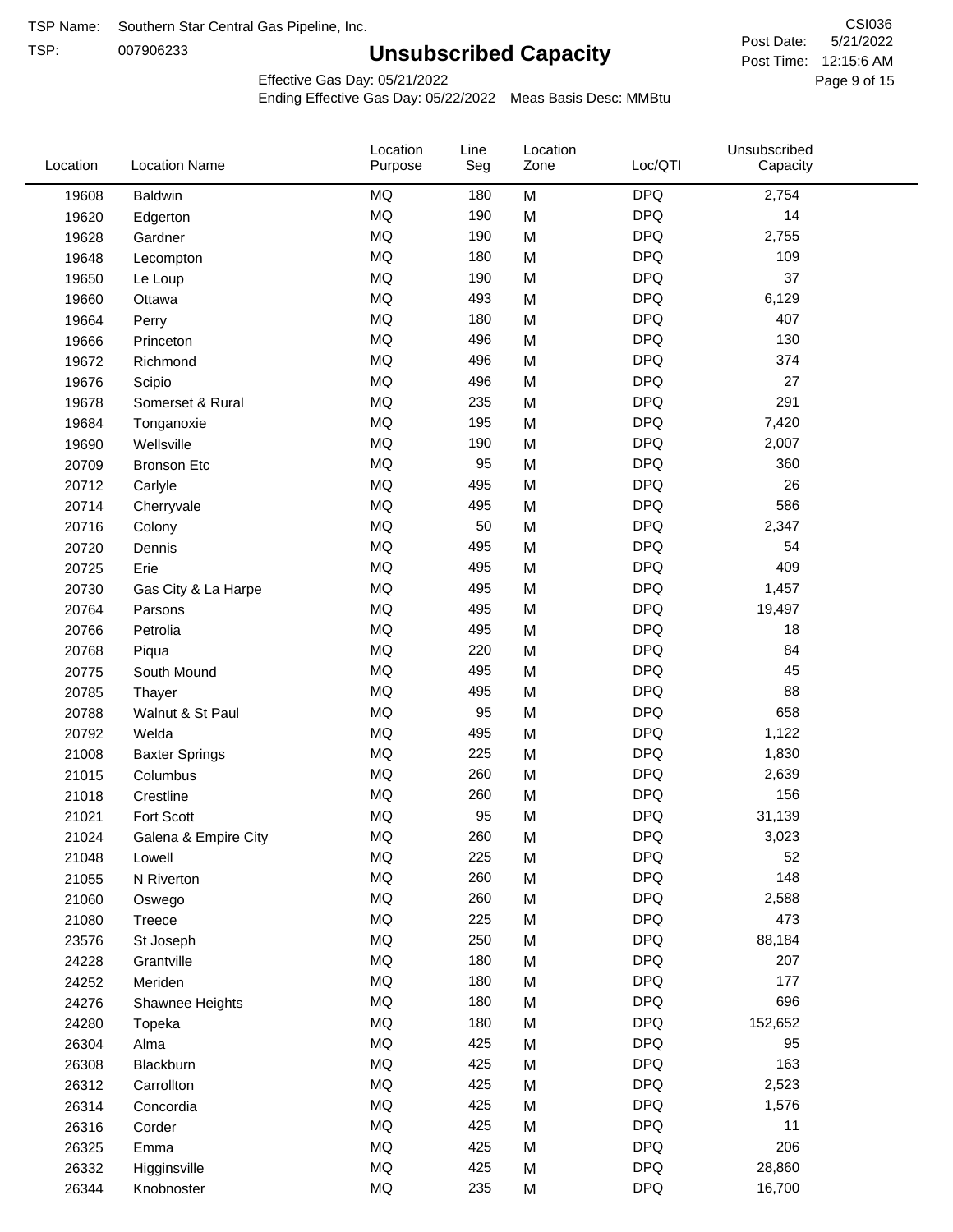TSP:

# **Unsubscribed Capacity**

5/21/2022 Page 10 of 15 Post Time: 12:15:6 AM CSI036 Post Date:

Effective Gas Day: 05/21/2022

| Location | <b>Location Name</b>          | Location<br>Purpose | Line<br>Seg | Location<br>Zone | Loc/QTI    | Unsubscribed<br>Capacity |  |
|----------|-------------------------------|---------------------|-------------|------------------|------------|--------------------------|--|
| 26348    | La Monte                      | <b>MQ</b>           | 235         | M                | <b>DPQ</b> | 111                      |  |
| 26352    | Mt Leonard                    | <b>MQ</b>           | 425         | M                | <b>DPQ</b> | 167                      |  |
| 26356    | Norborne                      | <b>MQ</b>           | 425         | M                | <b>DPQ</b> | 1,901                    |  |
| 26376    | Slater                        | <b>MQ</b>           | 425         | M                | <b>DPQ</b> | 471                      |  |
| 26378    | <b>Sweet Springs</b>          | <b>MQ</b>           | 425         | M                | <b>DPQ</b> | 584                      |  |
| 26392    | Warrensburg                   | <b>MQ</b>           | 235         | M                | <b>DPQ</b> | 10,551                   |  |
| 26394    | Waverly                       | <b>MQ</b>           | 425         | M                | <b>DPQ</b> | 378                      |  |
| 27015    | <b>Belle Plaine</b>           | <b>MQ</b>           | 333         | P                | <b>DPQ</b> | 150                      |  |
| 27020    | Bentley                       | <b>MQ</b>           | 120         | P                | <b>DPQ</b> | 217                      |  |
| 27035    | Derby                         | <b>MQ</b>           | 120         | Ρ                | <b>DPQ</b> | 7,759                    |  |
| 27040    | Andover                       | <b>MQ</b>           | 300         | M                | <b>DPQ</b> | 166                      |  |
| 27050    | Haysville                     | <b>MQ</b>           | 120         | P                | <b>DPQ</b> | 9,455                    |  |
| 27060    | Mulvane                       | <b>MQ</b>           | 120         | P                | <b>DPQ</b> | 9,778                    |  |
| 27065    | Rose Hill                     | <b>MQ</b>           | 295         | P                | <b>DPQ</b> | 5,386                    |  |
| 27070    | Sedgwick                      | <b>MQ</b>           | 120         | P                | <b>DPQ</b> | 7,149                    |  |
| 27080    | Udall                         | <b>MQ</b>           | 333         | P                | <b>DPQ</b> | 538                      |  |
| 27085    | <b>Valley Center</b>          | <b>MQ</b>           | 120         | P                | <b>DPQ</b> | 51,875                   |  |
| 27092    | Wichita                       | <b>MQ</b>           | 120         | P                | <b>DPQ</b> | 259,947                  |  |
| 29001    | Atchison                      | <b>MQ</b>           | 90          | M                | <b>DPQ</b> | 20,786                   |  |
| 29002    | Emporia                       | <b>MQ</b>           | 140         | M                | <b>DPQ</b> | 15,524                   |  |
| 29003    | Leavenworth                   | <b>MQ</b>           | 195         | M                | <b>DPQ</b> | 14,939                   |  |
| 29005    | Effingham                     | <b>MQ</b>           | 90          | M                | <b>DPQ</b> | 269                      |  |
| 30804    | Abbyville                     | <b>MQ</b>           | 130         | P                | <b>DPQ</b> | 195                      |  |
| 34612    | Altamont                      | <b>MQ</b>           | 260         | M                | <b>DPQ</b> | 119                      |  |
| 35013    | Americus                      | <b>MQ</b>           | 140         | M                | <b>DPQ</b> | 31                       |  |
| 35515    | <b>ANR Alden</b>              | <b>MQ</b>           | 490         | P                | <b>DPQ</b> | 135,571                  |  |
| 36918    | Argonia                       | <b>MQ</b>           | 120         | P                | <b>DPQ</b> | 15                       |  |
| 37100    | Wynona                        | <b>MQ</b>           | 334         | P                | <b>DPQ</b> | 0                        |  |
| 37118    | Hominy                        | <b>MQ</b>           | 357         | P                | <b>DPQ</b> | 1,960                    |  |
| 37172    | <b>Black Hills Hutchinson</b> | <b>MQ</b>           | 130         | P                | <b>DPQ</b> | 15,360                   |  |
| 37175    | EGT Jane - Delivery           | <b>MQ</b>           | 423         | M                | <b>DPQ</b> | 216,201                  |  |
| 38021    | Auburn                        | MQ                  | 180         | м                | <b>DPQ</b> | 756                      |  |
| 38522    | <b>Avant Utilities</b>        | MQ                  | 357         | P                | <b>DPQ</b> | 157                      |  |
| 41709    | <b>Billings</b>               | MQ                  | 380         | P                | <b>DPQ</b> | 2,032                    |  |
| 42915    | Springfield                   | MQ                  | 455         | M                | <b>DPQ</b> | 698,615                  |  |
| 44021    | Burlingame                    | <b>MQ</b>           | 140         | M                | <b>DPQ</b> | 1,686                    |  |
| 44121    | Alfalfa City Ok               | <b>MQ</b>           | 315         | P                | <b>DPQ</b> | 394                      |  |
| 45301    | Cassoday                      | MQ                  | 140         | M                | <b>DPQ</b> | 0                        |  |
| 46608    | Chanute                       | MQ                  | 495         | M                | <b>DPQ</b> | 51,665                   |  |
| 46809    | Florence                      | <b>MQ</b>           | 140         | M                | <b>DPQ</b> | 1,001                    |  |
| 47412    | Cleveland                     | MQ                  | 357         | Ρ                | <b>DPQ</b> | 1,569                    |  |
| 47641    | CIG Riner                     | <b>MQ</b>           | 490         | Ρ                | <b>DPQ</b> | 62,965                   |  |
| 48015    | Bourbon County, KS            | $\sf{MQ}$           | 95          | M                | <b>DPQ</b> | 4,627                    |  |
| 48301    | Copan                         | <b>MQ</b>           | 497         | Ρ                | <b>DPQ</b> | 358                      |  |
| 55502    | Danville                      | <b>MQ</b>           | 120         | P                | <b>DPQ</b> | 166                      |  |
| 56601    | Denison                       | <b>MQ</b>           | 90          | M                | <b>DPQ</b> | 79                       |  |
| 58518    | Drumright                     | <b>MQ</b>           | 390         | P                | <b>DPQ</b> | 4,485                    |  |
| 60706    | Peckham                       | <b>MQ</b>           | 117         | M                | <b>DPQ</b> | 67                       |  |
| 62810    | Black Hills - Enterprise TB   | <b>MQ</b>           | 130         | P                | <b>DPQ</b> | 990                      |  |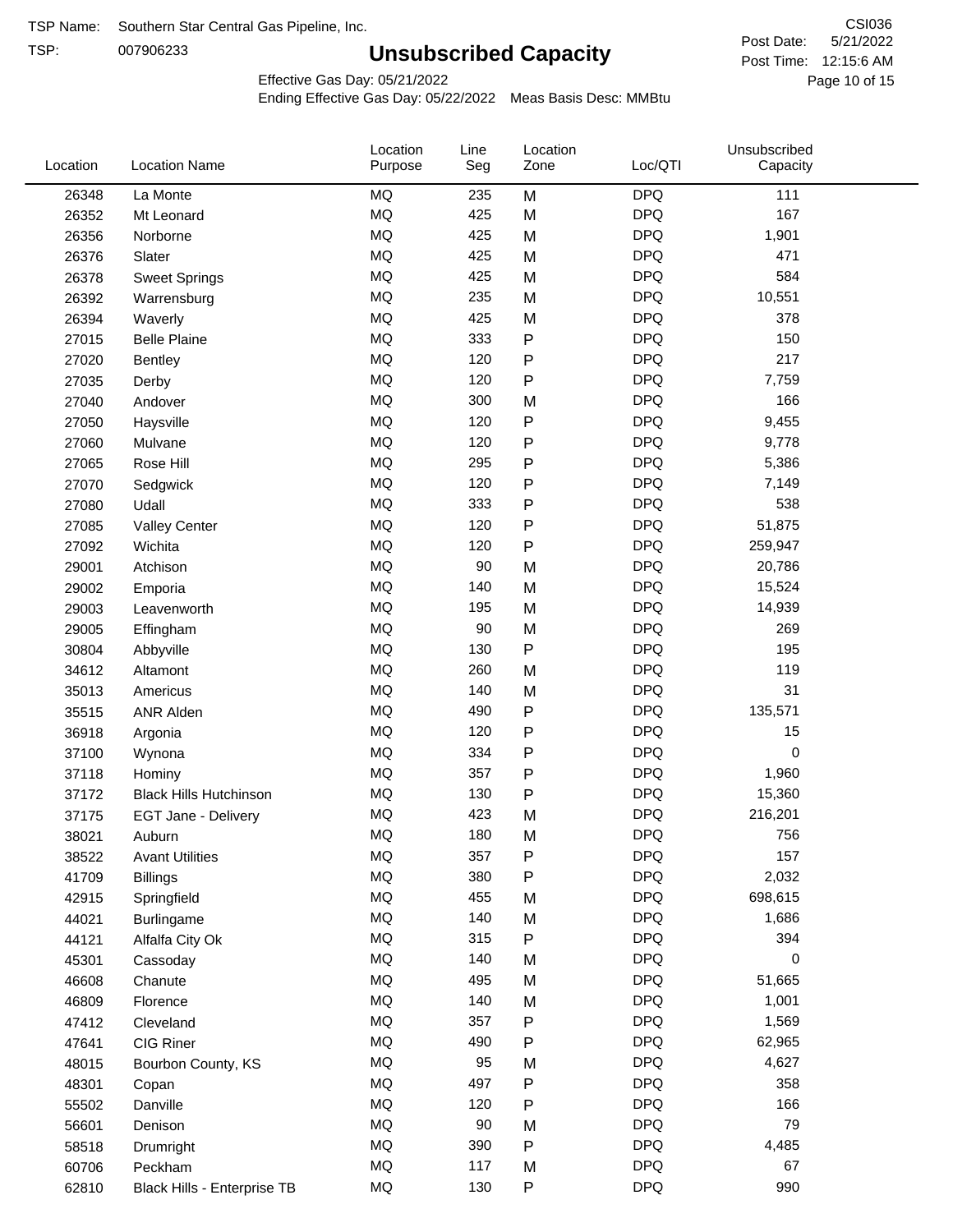TSP:

# **Unsubscribed Capacity**

5/21/2022 Page 11 of 15 Post Time: 12:15:6 AM CSI036 Post Date:

Effective Gas Day: 05/21/2022

| Location | <b>Location Name</b>          | Location<br>Purpose | Line<br>Seg | Location<br>Zone | Loc/QTI    | Unsubscribed<br>Capacity |  |
|----------|-------------------------------|---------------------|-------------|------------------|------------|--------------------------|--|
| 63919    | Eskridge                      | <b>MQ</b>           | 140         | M                | <b>DPQ</b> | 820                      |  |
| 68015    | Ford                          | MQ                  | 130         | ${\sf P}$        | <b>DPQ</b> | 424                      |  |
| 68518    | Freedom                       | <b>MQ</b>           | 315         | ${\sf P}$        | <b>DPQ</b> | 12                       |  |
| 70408    | <b>Garnett KS</b>             | <b>MQ</b>           | 496         | M                | <b>DPQ</b> | 15,099                   |  |
| 70610    | Gate                          | <b>MQ</b>           | 315         | ${\sf P}$        | <b>DPQ</b> | 63                       |  |
| 74416    | Pocasset                      | <b>MQ</b>           | 340         | P                | <b>DPQ</b> | 96                       |  |
| 77118    | Granby                        | MQ                  | 455         | M                | <b>DPQ</b> | 816                      |  |
| 77308    | <b>Bonner Springs Ks</b>      | <b>MQ</b>           | 190         | M                | <b>DPQ</b> | 7,104                    |  |
| 77512    | Eureka, Toronto & Neal        | <b>MQ</b>           | 140         | M                | <b>DPQ</b> | 2,306                    |  |
| 77705    | Anthony                       | <b>MQ</b>           | 120         | ${\sf P}$        | <b>DPQ</b> | 26,858                   |  |
| 80312    | Hamilton Ks                   | <b>MQ</b>           | 140         | M                | <b>DPQ</b> | 445                      |  |
| 80515    | Atmos - Strong Cty &          | <b>MQ</b>           | 140         | M                | <b>DPQ</b> | 27                       |  |
| 83418    | Howard Ks                     | MQ                  | 498         | M                | <b>DPQ</b> | 3,629                    |  |
| 84021    | Humboldt Ks                   | <b>MQ</b>           | 495         | M                | <b>DPQ</b> | 4,390                    |  |
| 86717    | Iola Ks                       | <b>MQ</b>           | 495         | M                | <b>DPQ</b> | 10,749                   |  |
| 96108    | <b>Black Hills - Lawrence</b> | MQ                  | 180         | M                | <b>DPQ</b> | 45,466                   |  |
| 96912    | Kechi Ks                      | <b>MQ</b>           | 120         | P                | <b>DPQ</b> | 150                      |  |
| 97112    | Copeland                      | <b>MQ</b>           | 130         | ${\sf P}$        | <b>DPQ</b> | 15,628                   |  |
| 102512   | Lebo                          | <b>MQ</b>           | 493         | M                | <b>DPQ</b> | 273                      |  |
| 103101   | Lenapah                       | <b>MQ</b>           | 225         | M                | <b>DPQ</b> | 249                      |  |
| 104615   | Liberal                       | MQ                  | 260         | M                | <b>DPQ</b> | 204                      |  |
| 108119   | Ochelata                      | <b>MQ</b>           | 357         | ${\sf P}$        | <b>DPQ</b> | 168                      |  |
| 108221   | Washington                    | <b>MQ</b>           | 497         | P                | <b>DPQ</b> | 395                      |  |
| 110412   | McLouth                       | <b>MQ</b>           | 170         | M                | <b>DPQ</b> | 113                      |  |
| 110908   | Mannford                      | MQ                  | 357         | P                | <b>DPQ</b> | 456                      |  |
| 113612   | Webb City, OK TB              | <b>MQ</b>           | 335         | ${\sf P}$        | <b>DPQ</b> | 317                      |  |
| 113713   | Osage City Ok                 | <b>MQ</b>           | 357         | P                | <b>DPQ</b> | 239                      |  |
| 113812   | Clinton & Leeton              | MQ                  | 235         | M                | <b>DPQ</b> | 21,928                   |  |
| 113852   | Marshall                      | MQ                  | 425         | M                | <b>DPQ</b> | 14,581                   |  |
| 113856   | Nevada                        | MQ                  | 95          | M                | <b>DPQ</b> | 9,333                    |  |
| 113864   | <b>Platte City</b>            | MQ                  | 250         | M                | <b>DPQ</b> | 2,890                    |  |
| 113872   | Lexington-Richmond-Henrietta  | MQ                  | 425         | M                | <b>DPQ</b> | 3,022                    |  |
| 113876   | Sedalia                       | ΜQ                  | 235         | M                | <b>DPQ</b> | 26,188                   |  |
| 113880   | Tracy                         | MQ                  | 250         | M                | <b>DPQ</b> | 135                      |  |
| 113892   | Weston                        | MQ                  | 250         | M                | <b>DPQ</b> | 1,140                    |  |
| 118121   | Mulberry                      | MQ                  | 260         | M                | <b>DPQ</b> | 239                      |  |
| 118321   | Mulhall                       | MQ                  | 400         | P                | <b>DPQ</b> | 150                      |  |
| 120000   | Spire                         | MQ                  | 235         | M                | <b>DPQ</b> | 13,115                   |  |
| 121110   | Neodesha                      | $\sf{MQ}$           | 495         | M                | <b>DPQ</b> | 6,410                    |  |
| 121315   | Neosho Rapids                 | MQ                  | 493         | M                | <b>DPQ</b> | 289                      |  |
| 121415   | <b>NGPL Barton</b>            | MQ                  | 490         | P                | <b>DPQ</b> | 184,224                  |  |
| 121515   | <b>NGPL Ford</b>              | MQ                  | 130         | ${\sf P}$        | <b>DPQ</b> | 269,500                  |  |
| 122715   | Afton-Fairland-Grove-Jay      | MQ                  | 225         | M                | <b>DPQ</b> | 6,793                    |  |
| 122915   | Norwich                       | MQ                  | 120         | ${\sf P}$        | <b>DPQ</b> | 124                      |  |
| 125315   | Oilton                        | MQ                  | 357         | ${\sf P}$        | <b>DPQ</b> | 1,130                    |  |
| 129311   | <b>ONG Harper County</b>      | MQ                  | 315         | P                | <b>DPQ</b> | 7,083                    |  |
| 129712   | Olivet                        | MQ                  | 493         | M                | <b>DPQ</b> | 24                       |  |
| 130001   | Orlando                       | MQ                  | 400         | P                | <b>DPQ</b> | 219                      |  |
| 132018   | Oronogo                       | MQ                  | 450         | M                | <b>DPQ</b> | 256                      |  |
|          |                               |                     |             |                  |            |                          |  |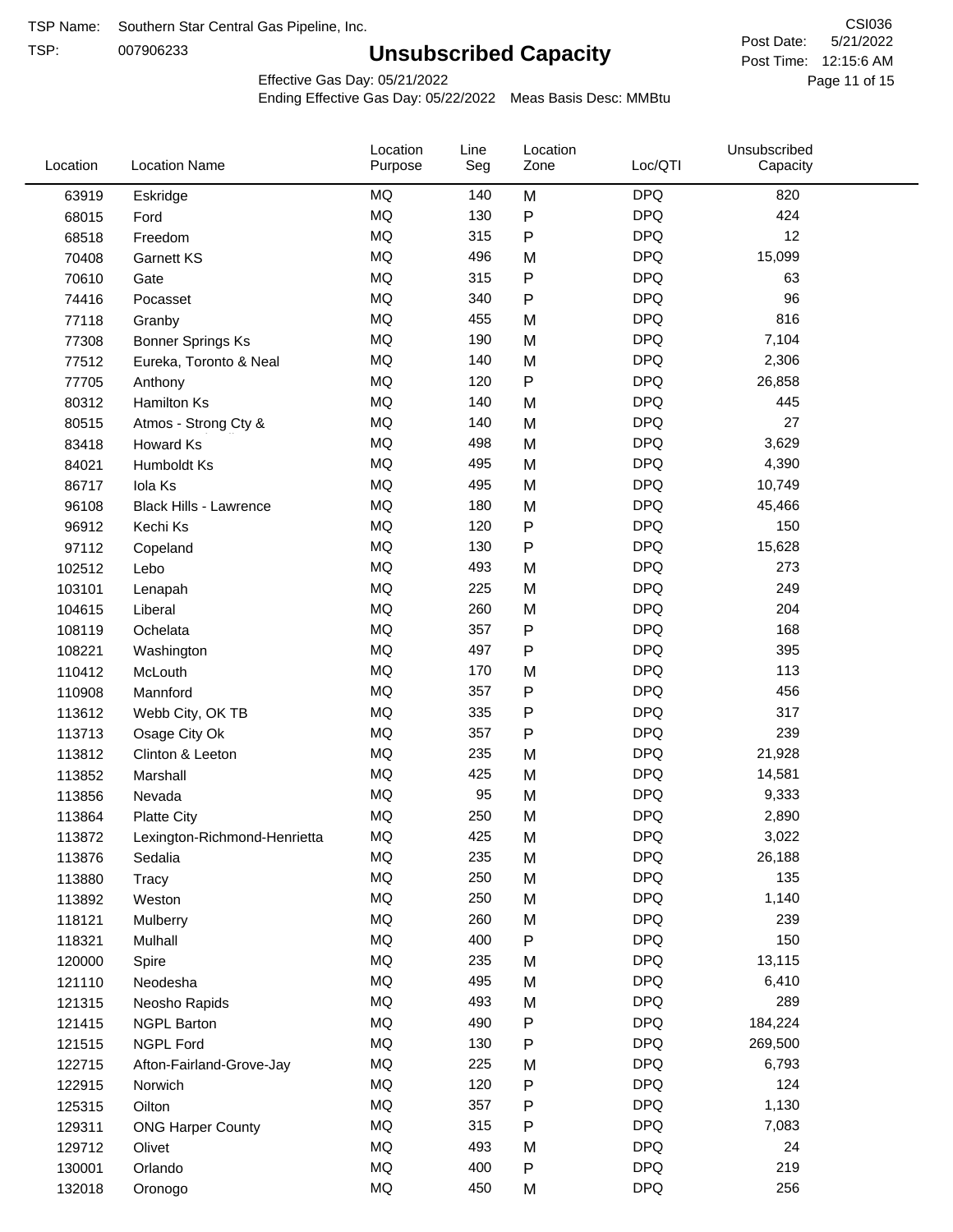TSP:

# **Unsubscribed Capacity**

5/21/2022 Page 12 of 15 Post Time: 12:15:6 AM CSI036 Post Date:

Effective Gas Day: 05/21/2022

| Location | <b>Location Name</b>             | Location<br>Purpose | Line<br>Seg | Location<br>Zone | Loc/QTI    | Unsubscribed<br>Capacity |  |
|----------|----------------------------------|---------------------|-------------|------------------|------------|--------------------------|--|
| 132519   | Osage City Ks                    | MQ                  | 140         | M                | <b>DPQ</b> | 3,551                    |  |
| 135533   | <b>PEPL Princeton</b>            | MQ                  | 496         | M                | <b>DPQ</b> | 106,178                  |  |
| 135808   | Partridge                        | MQ                  | 130         | P                | <b>DPQ</b> | 134                      |  |
| 136701   | <b>Black Hills Reno</b>          | <b>MQ</b>           | 130         | P                | <b>DPQ</b> | 12,912                   |  |
| 137550   | <b>Black Hills South Wichita</b> | <b>MQ</b>           | 120         | P                | <b>DPQ</b> | 18,975                   |  |
| 139712   | Plattsburg                       | <b>MQ</b>           | 250         | M                | <b>DPQ</b> | 1,764                    |  |
| 145950   | Merino                           | <b>MQ</b>           | 490         | P                | <b>DPQ</b> | 156                      |  |
| 150418   | Ramona                           | <b>MQ</b>           | 357         | P                | <b>DPQ</b> | 396                      |  |
| 151525   | Reading                          | <b>MQ</b>           | 140         | M                | <b>DPQ</b> | 20                       |  |
| 154501   | Nelagoney                        | <b>MQ</b>           | 334         | P                | <b>DPQ</b> | 179                      |  |
| 157025   | Severy                           | <b>MQ</b>           | 498         | M                | <b>DPQ</b> | 142                      |  |
| 163100   | Superior                         | <b>MQ</b>           | 265         | M                | <b>DPQ</b> | 336                      |  |
| 164725   | Sylvia                           | <b>MQ</b>           | 130         | P                | <b>DPQ</b> | 141                      |  |
| 168112   | Transwestern Canadian - Del.     | <b>MQ</b>           | 458         | P                | <b>DPQ</b> | 230,000                  |  |
| 168612   | Chetopa & Rural                  | <b>MQ</b>           | 260         | M                | <b>DPQ</b> | 678                      |  |
| 168620   | Edna & Bartlett                  | <b>MQ</b>           | 260         | M                | <b>DPQ</b> | 248                      |  |
| 172812   | Conner Area                      | MQ                  | 195         | M                | <b>DPQ</b> | 139                      |  |
| 172820   | Easton & Lowemont                | MQ                  | 195         | M                | <b>DPQ</b> | 223                      |  |
| 172822   | Savonburg & Elsmore              | <b>MQ</b>           | 95          | M                | <b>DPQ</b> | 600                      |  |
| 172828   | <b>Fall River</b>                | <b>MQ</b>           | 498         | M                | <b>DPQ</b> | 378                      |  |
| 172832   | Galesburg                        | <b>MQ</b>           | 495         | M                | <b>DPQ</b> | 191                      |  |
| 172834   | Atmos Energy - Olathe            | <b>MQ</b>           | 190         | M                | <b>DPQ</b> | 23,240                   |  |
| 172836   | Havana                           | <b>MQ</b>           | 117         | M                | <b>DPQ</b> | 54                       |  |
| 172838   | Hillsdale                        | <b>MQ</b>           | 235         | M                | <b>DPQ</b> | 202                      |  |
| 172844   | Jarbalo                          | <b>MQ</b>           | 170         | M                | <b>DPQ</b> | 146                      |  |
| 172848   | Kickapoo                         | <b>MQ</b>           | 250         | M                | <b>DPQ</b> | 241                      |  |
| 172855   | Liberty                          | <b>MQ</b>           | 260         | M                | <b>DPQ</b> | 2,880                    |  |
| 172857   | Linwood                          | <b>MQ</b>           | 195         | M                | <b>DPQ</b> | 330                      |  |
| 172860   | Mc Cune                          | <b>MQ</b>           | 260         | M                | <b>DPQ</b> | 242                      |  |
| 172862   | Moorehead                        | <b>MQ</b>           | 495         | M                | <b>DPQ</b> | 32                       |  |
| 172864   | Moorehead Rural                  | <b>MQ</b>           | 495         | M                | <b>DPQ</b> | 1,014                    |  |
| 172866   | Mound Valley                     | MQ                  | 260         | M                | <b>DPQ</b> | 101                      |  |
| 172870   | Niotaze                          | MQ                  | 117         | M                | <b>DPQ</b> | 351                      |  |
| 172880   | Pleasant Valley                  | MQ                  | 180         | M                | <b>DPQ</b> | 24                       |  |
| 172885   | Reno Area                        | MQ                  | 195         | M                | <b>DPQ</b> | 36                       |  |
| 172892   | Wyandotte                        | <b>MQ</b>           | 190         | M                | <b>DPQ</b> | 10,018                   |  |
| 172944   | Coffeyville Area                 | MQ                  | 260         | M                | <b>DPQ</b> | 138,016                  |  |
| 173214   | Uniontown                        | <b>MQ</b>           | 95          | M                | <b>DPQ</b> | 276                      |  |
| 176819   | Viola                            | MQ                  | 120         | P                | <b>DPQ</b> | 120                      |  |
| 180311   | Wakita                           | <b>MQ</b>           | 315         | Ρ                | <b>DPQ</b> | 74                       |  |
| 181013   | Walton                           | MQ                  | 140         | M                | <b>DPQ</b> | 138                      |  |
| 181715   | Wann                             | <b>MQ</b>           | 225         | M                | <b>DPQ</b> | 65                       |  |
| 223001   | Atchison Eng Defense Ind Plt     | $\sf{MQ}$           | $90\,$      | M                | <b>DPQ</b> | 137                      |  |
| 224501   | <b>ICI Chemical Plant</b>        | $\sf{MQ}$           | 450         | M                | <b>DPQ</b> | 1,880                    |  |
| 225001   | Augusta Sewage Plant             | MQ                  | 295         | Ρ                | <b>DPQ</b> | 63                       |  |
| 243501   | <b>Beech Aircraft Plant</b>      | MQ                  | 120         | Ρ                | <b>DPQ</b> | 5,725                    |  |
| 253001   | Roenbaugh Lease Irrigation       | MQ                  | 130         | Ρ                | <b>DPQ</b> | 107                      |  |
| 266001   | Boeing No 2 Plant                | MQ                  | 120         | P                | <b>DPQ</b> | 16,419                   |  |
| 274001   | Pleasant Valley Irr.             | MQ                  | 130         | P                | <b>DPQ</b> | 233                      |  |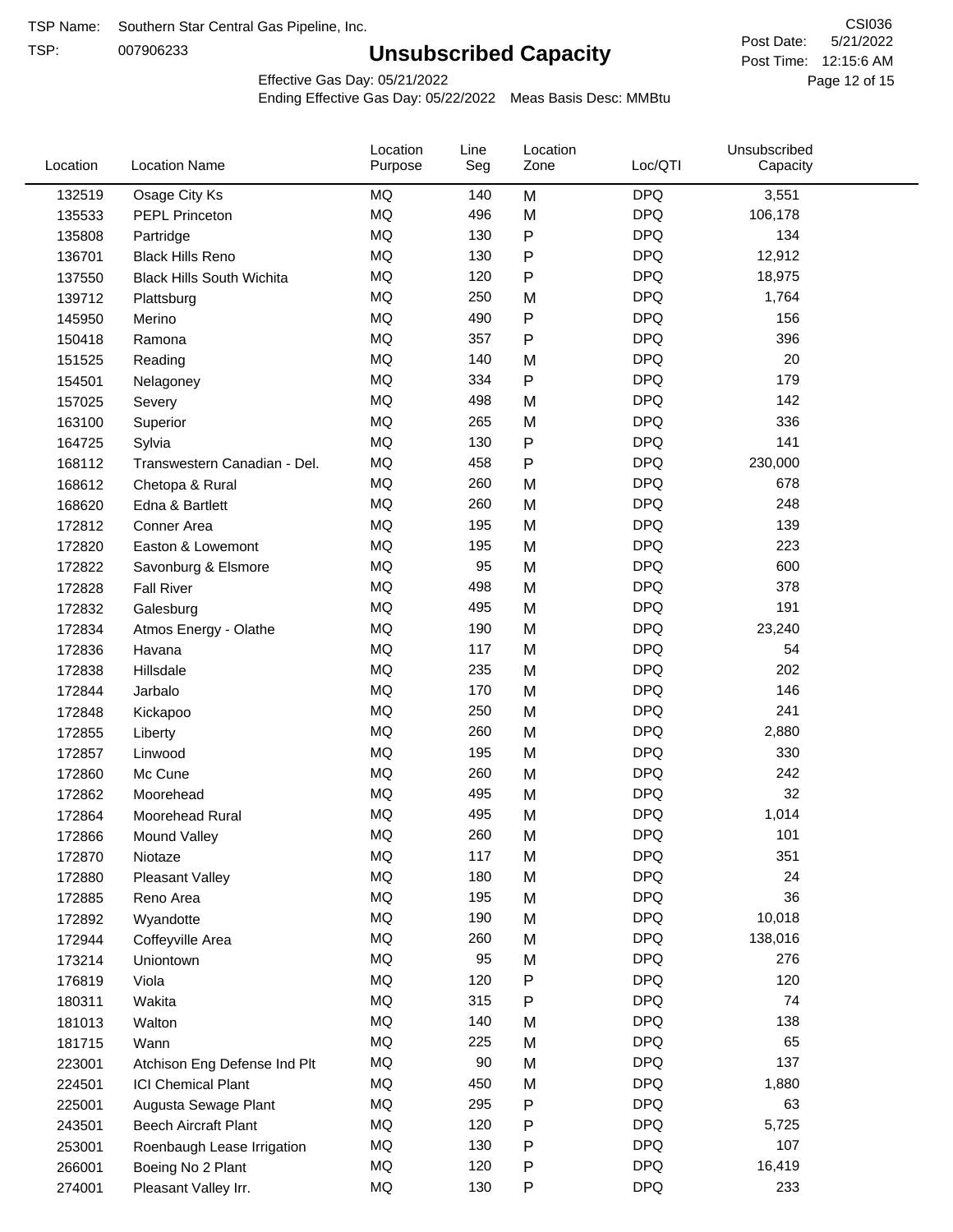TSP:

# **Unsubscribed Capacity**

5/21/2022 Page 13 of 15 Post Time: 12:15:6 AM CSI036 Post Date:

Effective Gas Day: 05/21/2022

| Location | <b>Location Name</b>            | Location<br>Purpose | Line<br>Seg | Location<br>Zone | Loc/QTI    | Unsubscribed<br>Capacity |  |
|----------|---------------------------------|---------------------|-------------|------------------|------------|--------------------------|--|
| 285501   | <b>Buildex Haydite Plant</b>    | MQ                  | 250         | M                | <b>DPQ</b> | 8,075                    |  |
| 290301   | So Ks & Ok Rr Depot Store &     | MQ                  | 177         | M                | <b>DPQ</b> | 2                        |  |
| 297501   | Cargill Salt                    | MQ                  | 315         | P                | <b>DPQ</b> | 639                      |  |
| 298001   | Carlson Prodts Mfg Plant        | <b>MQ</b>           | 120         | P                | <b>DPQ</b> | 185                      |  |
| 303701   | Central Plain Feedyard          | MQ                  | 315         | Ρ                | <b>DPQ</b> | 151                      |  |
| 310001   | Church SW Irrigation            | MQ                  | 130         | P                | <b>DPQ</b> | 60                       |  |
| 329401   | Phillips 66 Ponca City Refinery | MQ                  | 335         | Ρ                | <b>DPQ</b> | 10,000                   |  |
| 332501   | Lawrence Plt Atmos              | MQ                  | 195         | M                | <b>DPQ</b> | 64,427                   |  |
| 334101   | Copeland RE Irrigation          | MQ                  | 130         | Ρ                | <b>DPQ</b> | 60                       |  |
| 354001   | Derstein Irrigation             | MQ                  | 130         | Ρ                | <b>DPQ</b> | 60                       |  |
| 355001   | Detrixhe S Irrigation           | MQ                  | 458         | P                | <b>DPQ</b> | 66                       |  |
| 363001   | Wilroads Irrigation             | MQ                  | 130         | Ρ                | <b>DPQ</b> | 534                      |  |
| 378501   | <b>Empire Riverton</b>          | <b>MQ</b>           | 260         | M                | <b>DPQ</b> | 32,727                   |  |
| 378502   | <b>Empire Energy Center</b>     | MQ                  | 455         | M                | <b>DPQ</b> | 99,068                   |  |
| 378503   | <b>Empire Stateline South</b>   | MQ                  | 260         | M                | <b>DPQ</b> | 35,000                   |  |
| 378504   | <b>Empire Stateline North</b>   | MQ                  | 260         | M                | <b>DPQ</b> | 61,589                   |  |
| 383501   | <b>FMC Chemical Plant</b>       | MQ                  | 195         | M                | <b>DPQ</b> | 4,709                    |  |
| 385001   | <b>Farley Machine Shop</b>      | MQ                  | 45          | P                | <b>DPQ</b> | 61                       |  |
| 387001   | PCS Phosphate                   | MQ                  | 260         | M                | <b>DPQ</b> | 1,255                    |  |
| 388001   | Dodge City Plt Koch Nitrogen    | MQ                  | 130         | P                | <b>DPQ</b> | 53,235                   |  |
| 411501   | Gaines FD Burkett Lease         | MQ                  | 140         | M                | <b>DPQ</b> | 262                      |  |
| 428601   | Glacier Mckee-Miller-Thrall-Ma  | <b>MQ</b>           | 140         | M                | <b>DPQ</b> | 126                      |  |
| 433001   | Goodyear Topeka Tire Plant      | MQ                  | 180         | M                | <b>DPQ</b> | 5,724                    |  |
| 435501   | <b>Gospel Church Building</b>   | MQ                  | 195         | M                | <b>DPQ</b> | $\overline{2}$           |  |
| 441300   | Kansas Hugoton                  | 7S                  | 130         | Ρ                | SGQ        | 51,555                   |  |
| 442350   | Sedalia @ Ottawa                | 7S                  | 235         | M                | SGQ        | 904                      |  |
| 442351   | Little Mo                       | 7S                  | 235         | M                | SGQ        | 0                        |  |
| 443150   | Straight Blackwell              | 7S                  | 315         | Ρ                | SGQ        | 0                        |  |
| 443151   | Waynoka Lateral                 | 7S                  | 315         | P                | SGQ        | 102,337                  |  |
| 443152   | Straight Blackwell @ Beaver     | 7S                  | 315         | Ρ                | SGQ        | 47,725                   |  |
| 443800   | <b>Edmond Blackwell</b>         | 7S                  | 380         | Ρ                | SGQ        | 284                      |  |
| 443851   | LS385 Delivery Constraint       | 7S                  | 385         | P                | SGQ        | 134,541                  |  |
| 444001   | West Edmond                     | 7S                  | 400         | P                | SGQ        | 2,440                    |  |
| 444003   | South Maysville Delivery        | 7S                  | 400         | P                | SGQ        | 105,412                  |  |
| 444550   | Saginaw CS Area Deliveries      | 7S                  | 455         | M                | SGQ        | 71,239                   |  |
| 444580   | Canadian Blackwell              | 7S                  | 458         | P                | SGQ        | 0                        |  |
| 444581   | Canadian Blackwell @            | 7S                  | 458         | Ρ                | SGQ        | 104,611                  |  |
| 444582   | Canadian Blackwell @ Mutual     | 7S                  | 458         | Ρ                | SGQ        | 0                        |  |
| 444901   | Rawlins Hesston Delivery        | 7S                  | 490         | Ρ                | SGQ        | 122,424                  |  |
| 444902   | <b>Riner Delivery</b>           | 7S                  | 490         | Ρ                | SGQ        | 185,693                  |  |
| 445538   | Montezuma CS                    | MV                  | 130         | Ρ                | <b>MLQ</b> | 53,201                   |  |
| 445569   | <b>Riner CS</b>                 | MV                  | 490         | Ρ                | <b>MLQ</b> | 0                        |  |
| 445577   | Levant CS                       | MV                  | 490         | P                | <b>MLQ</b> | 384                      |  |
| 449003   | Edmond CS w/o OK                | MV                  | 400         | Ρ                | <b>MLQ</b> | 1,763                    |  |
| 462001   | <b>Heartland Cement Plant</b>   | MQ                  | 495         | M                | <b>DPQ</b> | 1,046                    |  |
| 465001   | Herzog Cont                     | MQ                  | 250         | M                | <b>DPQ</b> | 3,000                    |  |
| 495501   | Kanopolis Salt Plt Independent  | MQ                  | 265         | M                | <b>DPQ</b> | 61                       |  |
| 519501   | Richie/Ripley                   | MQ                  | 120         | P                | <b>DPQ</b> | 448                      |  |
| 522502   | Lawrence Power Plt              | MQ                  | 180         | M                | <b>DPQ</b> | 138,069                  |  |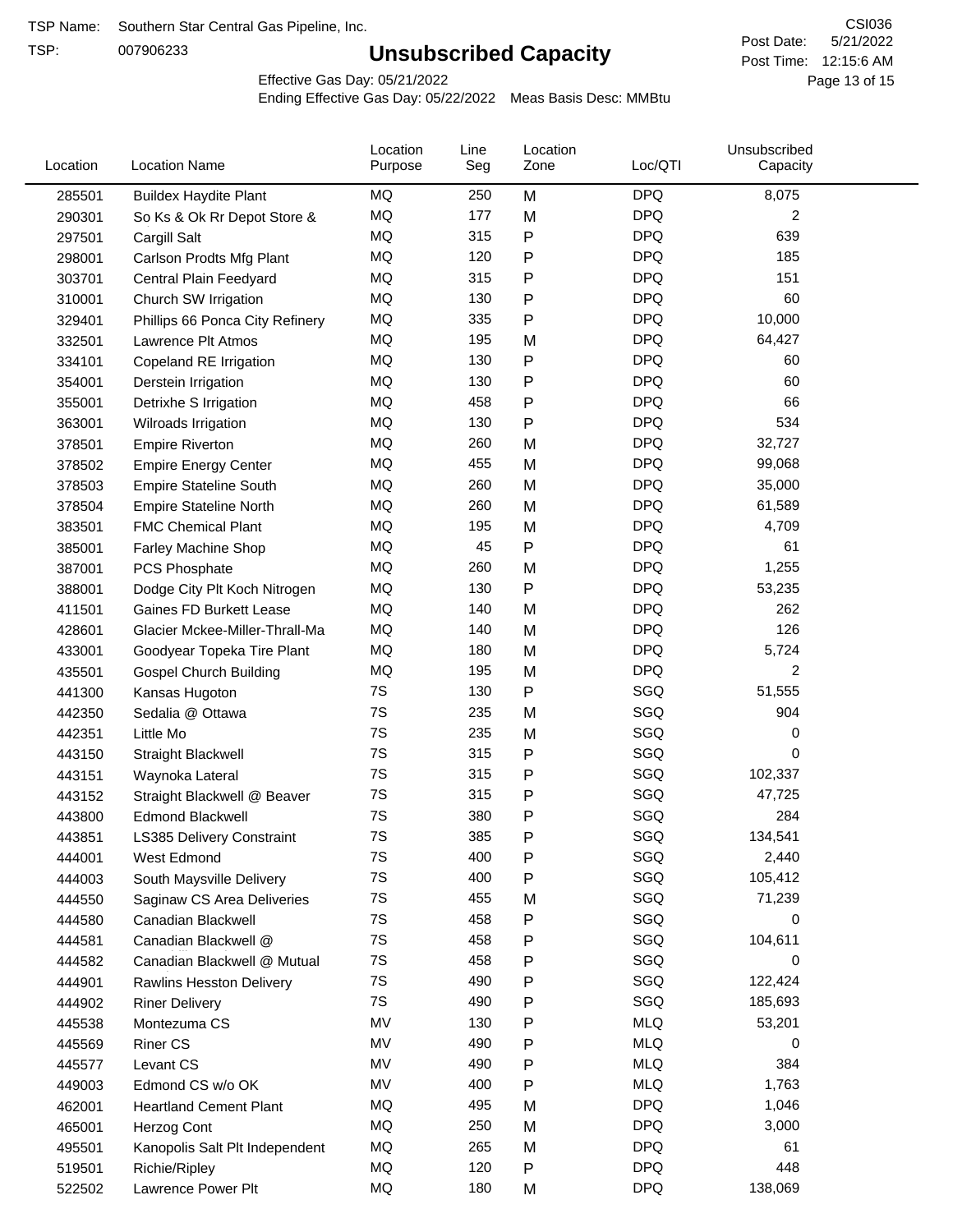TSP:

# **Unsubscribed Capacity**

5/21/2022 Page 14 of 15 Post Time: 12:15:6 AM CSI036 Post Date:

Effective Gas Day: 05/21/2022

| Location | <b>Location Name</b>                     | Location<br>Purpose | Line<br>Seg | Location<br>Zone | Loc/QTI    | Unsubscribed<br>Capacity |  |
|----------|------------------------------------------|---------------------|-------------|------------------|------------|--------------------------|--|
| 526001   | Ks Pen Boiler                            | MQ                  | 195         | M                | <b>DPQ</b> | 805                      |  |
| 526201   | Ks Pen Kitchen                           | MQ                  | 195         | M                | <b>DPQ</b> | 626                      |  |
| 527502   | <b>Black Hills-Lawrence Service</b>      | MQ                  | 195         | M                | <b>DPQ</b> | 46                       |  |
| 527701   | <b>Black Hills- Matfield Green</b>       | <b>MQ</b>           | 140         | M                | <b>DPQ</b> | 61                       |  |
| 527702   | <b>Black Hills- Towanda Service</b>      | <b>MQ</b>           | 300         | M                | <b>DPQ</b> | 48                       |  |
| 527704   | <b>Black Hills-Wellington</b>            | MQ                  | 333         | Ρ                | <b>DPQ</b> | 48                       |  |
| 527705   | <b>Black Hills- Belle Plaine Service</b> | MQ                  | 333         | Ρ                | <b>DPQ</b> | 84                       |  |
| 527706   | Black Hills- S Wichita                   | MQ                  | 120         | Ρ                | <b>DPQ</b> | 5                        |  |
| 541001   | L&S Beckerview, Inc.                     | MQ                  | 90          | M                | <b>DPQ</b> | 137                      |  |
| 544101   | Knight Feedlot                           | MQ                  | 265         | M                | <b>DPQ</b> | 138                      |  |
| 545801   | Jayhawk Chemical Plant                   | MQ                  | 260         | M                | <b>DPQ</b> | 2,313                    |  |
| 560001   | Leavenworth Co Shop Heating              | MQ                  | 195         | M                | <b>DPQ</b> | 10                       |  |
| 571001   | <b>Bunge Milling Grain Dryer</b>         | MQ                  | 90          | M                | <b>DPQ</b> | 2,354                    |  |
| 588701   | Lyons Wtr Pump Station                   | MQ                  | 45          | P                | <b>DPQ</b> | 61                       |  |
| 592501   | <b>MEC Machine Shop</b>                  | MQ                  | 177         | M                | <b>DPQ</b> | 186                      |  |
| 620001   | Langdon Pump Station                     | MQ                  | 130         | P                | <b>DPQ</b> | 1,000                    |  |
| 630204   | Ralph Green Powerplant                   | MQ                  | 235         | M                | <b>DPQ</b> | 19,500                   |  |
| 633001   | Mo State School Higginsville             | MQ                  | 425         | M                | <b>DPQ</b> | 164                      |  |
| 640001   | Monarch Humboldt Cem Plt                 | MQ                  | 495         | M                | <b>DPQ</b> | 8,127                    |  |
| 654101   | Mull Farms Irrigation                    | MQ                  | 130         | P                | <b>DPQ</b> | 186                      |  |
| 707001   | Oxford Alfala Dehy Plant                 | MQ                  | 333         | Ρ                | <b>DPQ</b> | 647                      |  |
| 709501   | <b>ONEOK Hutchinson Frac Plt</b>         | <b>MQ</b>           | 130         | Ρ                | <b>DPQ</b> | 11,186                   |  |
| 719001   | Petrolite Wax Refinery                   | MQ                  | 357         | P                | <b>DPQ</b> | 4,930                    |  |
| 720001   | Woolaroc Lodge Phillips F                | MQ                  | 357         | Ρ                | <b>DPQ</b> | 168                      |  |
| 725001   | Harrisonville Prod Phillips Pp           | MQ                  | 235         | M                | <b>DPQ</b> | 1,414                    |  |
| 725602   | Wichita Pump Sta Phillips Ppl            | MQ                  | 120         | Ρ                | <b>DPQ</b> | 641                      |  |
| 731001   | Pines Int'l Dehy Plant                   | MQ                  | 195         | M                | <b>DPQ</b> | 273                      |  |
| 739001   | Danny D. & Susan J. Post                 | MQ                  | 130         | P                | <b>DPQ</b> | 60                       |  |
| 753501   | Quivira Country Club House               | MQ                  | 190         | M                | <b>DPQ</b> | 121                      |  |
| 753701   | <b>ONEOK Medford</b>                     | MQ                  | 458         | P                | <b>DPQ</b> | 44,700                   |  |
| 813001   | Wineteer School 260                      | MQ                  | 295         | P                | <b>DPQ</b> | 203                      |  |
| 813401   | Grant School 497                         | MQ                  | 195         | M                | <b>DPQ</b> | 45                       |  |
| 815401   | Minneha Grade School 259                 | MQ                  | 120         | Ρ                | <b>DPQ</b> | 185                      |  |
| 846001   | Smith D Irrigation                       | MQ                  | 265         | M                | <b>DPQ</b> | 61                       |  |
| 850001   | Snook M Irrigation                       | MQ                  | 130         | P                | <b>DPQ</b> | 44                       |  |
| 865001   | Southwest Elect Mfg Plant                | MQ                  | 400         | Ρ                | <b>DPQ</b> | 394                      |  |
| 875001   | Stahl Spec Aluminum Alloy                | MQ                  | 235         | M                | <b>DPQ</b> | 4,936                    |  |
| 877001   | St Dept Boys Indust School               | MQ                  | 180         | M                | <b>DPQ</b> | 407                      |  |
| 910001   | <b>Total Ark City Oil Refinery</b>       | MQ                  | 333         | M                | <b>DPQ</b> | 203                      |  |
| 926501   | <b>Urschel DR Irrigation</b>             | MQ                  | 458         | Ρ                | <b>DPQ</b> | 256                      |  |
| 928001   | Mcconnell Air Force Base                 | MQ                  | 295         | P                | <b>DPQ</b> | 7,803                    |  |
| 929201   | Ft. Leavenworth Army Base                | MQ                  | 250         | M                | <b>DPQ</b> | 18,888                   |  |
| 932001   | Leavenworth Penitentiary                 | MQ                  | 250         | M                | <b>DPQ</b> | 3,206                    |  |
| 934201   | Va Admin Center                          | MQ                  | 195         | M                | <b>DPQ</b> | 6,827                    |  |
| 962001   | Sunflower Electric - Judson              | MQ                  | 130         | Ρ                | <b>DPQ</b> | 70,924                   |  |
| 990001   | Yost LM Irrigation                       | MQ                  | 265         | M                | <b>DPQ</b> | 61                       |  |
| 999000   | PMI - Prod to Mkt Interface              | MQ                  | 909         | P                | <b>DPQ</b> | 0                        |  |
| 999000   | PMI - Prod to Mkt Interface              | M <sub>2</sub>      | 909         | M                | <b>RPQ</b> | 0                        |  |
| 999001   | Rawlins-Hesston P/M Interface            | MQ                  | 490         | P                | <b>DPQ</b> | 180,938                  |  |